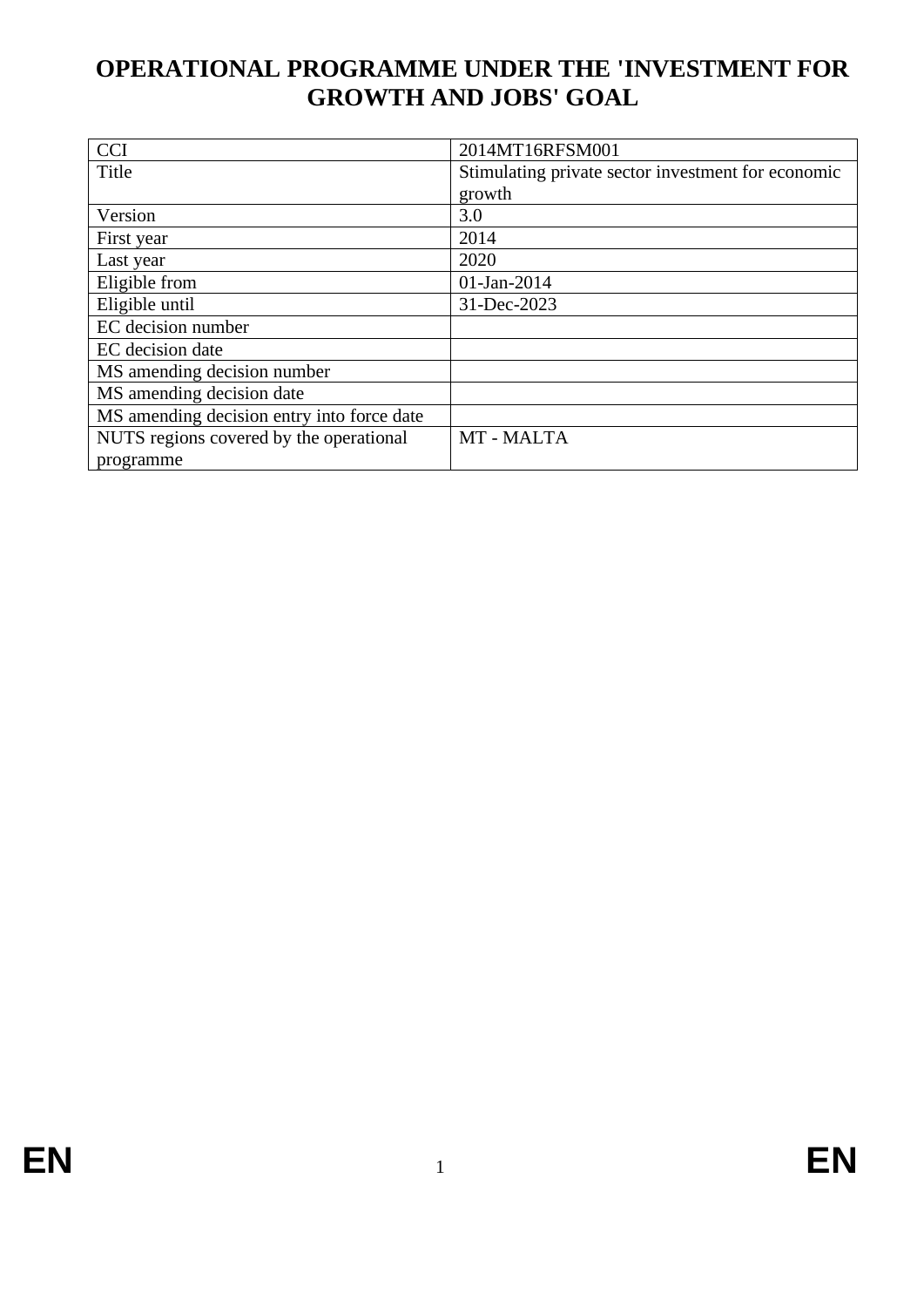#### **1. STRATEGY FOR THE OPERATIONAL PROGRAMME'S CONTRIBUTION TO THE UNION STRATEGY FOR SMART, SUSTAINABLE AND INCLUSIVE GROWTH AND THE ACHIEVEMENT OF ECONOMIC, SOCIAL AND TERRITORIAL COHESION**

#### **1.1 Strategy for the operational programme's contribution to the Union strategy for smart, sustainable and inclusive growth and to the achievement of economic, social and territorial cohesion**

1.1.2 A justification for the choice of thematic objectives and corresponding investment priorities having regard to the partnership agreement, based on an identification of regional and, where appropriate, national needs including the need to address the challenges identified in relevant countryspecific recommendations adopted in accordance with Article 121(2) TFEU and the relevant Council recommendations adopted in accordance with Article 148(4) TFEU, taking into account the ex-ante evaluation.

| Selected thematic objective                                                                                                                                                           | <b>Selected investment priority</b>                                                                                                             | <b>Justification for selection</b>                                                                    |
|---------------------------------------------------------------------------------------------------------------------------------------------------------------------------------------|-------------------------------------------------------------------------------------------------------------------------------------------------|-------------------------------------------------------------------------------------------------------|
| 03 - Enhancing the competitiveness of small<br>and medium-sized enterprises, the<br>agricultural sector (for the EAFRD) and the<br>fisheries and aquaculture sector (for the<br>EMFF) | 3d - Supporting the capacity of<br>SMEs to grow in regional,<br>national and international markets,<br>and to engage in innovation<br>processes | Stimulate private sector<br>investment for the<br>development, growth and<br>diversification of SMEs. |

#### **Table 1: Justification for the selection of thematic objectives and investment priorities**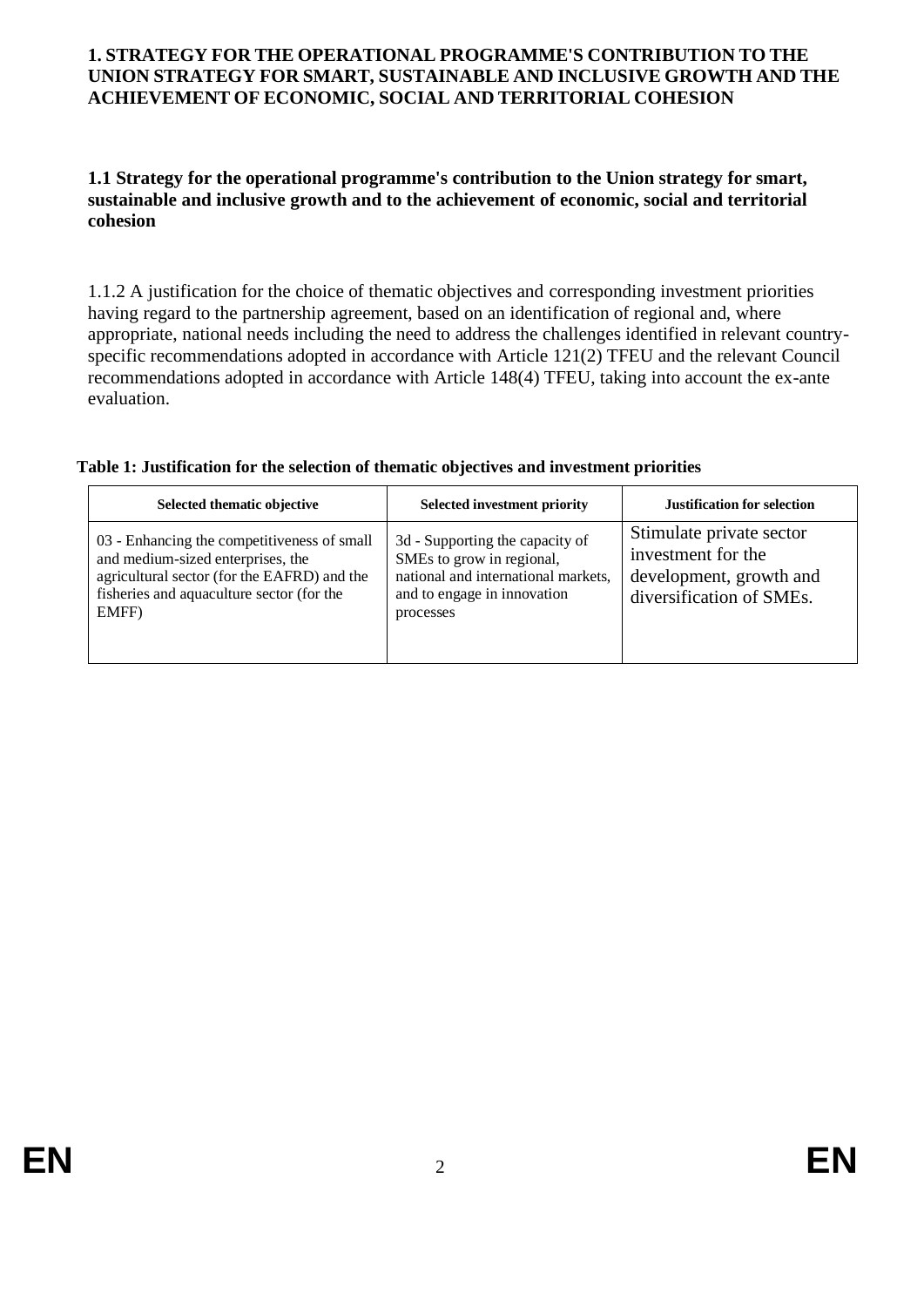#### **2. PRIORITY AXES**

#### **2.A DESCRIPTION OF THE PRIORITY AXES OTHER THAN TECHNICAL ASSISTANCE**

#### **2.A.1 Priority axis**

| <b>ID</b> of the priority axis |                                                |
|--------------------------------|------------------------------------------------|
| Title of the priority axis     | Enhancing the competitiveness of SMEs in Malta |

 $\Box$  The entire priority axis will be implemented solely through financial instruments

 $\boxtimes$  The entire priority axis will be implemented solely through financial instruments set up at Union level

 $\Box$  The entire priority axis will be implemented through community-led local development

 $\Box$  For the ESF: The entire priority axis is dedicated to social innovation or to transnational cooperation, or both

#### **2.A.2 Justification for the establishment of a priority axis covering more than one category of region, thematic objective or fund** (where applicable)

This OP aims to further develop SMEs by facilitating, and maximising, the synergies between existing SMEs support programmes at both national and EU level and will facilitate SME access to finance, by providing guarantees through a joint instrument blending Horizon 2020 and ERDF resources, in cooperation with EIB/EIF and with the aim of generating additional lending to SMEs.

Malta is opting for Article 39(2)(a) to provide capital relief to financial intermediaries for new portfolios of debt finance to eligible SMEs. This financial contribution shall contribute to junior and/or mezzanine tranches of portfolios, provided that the relevant financial intermediary retains a sufficient part of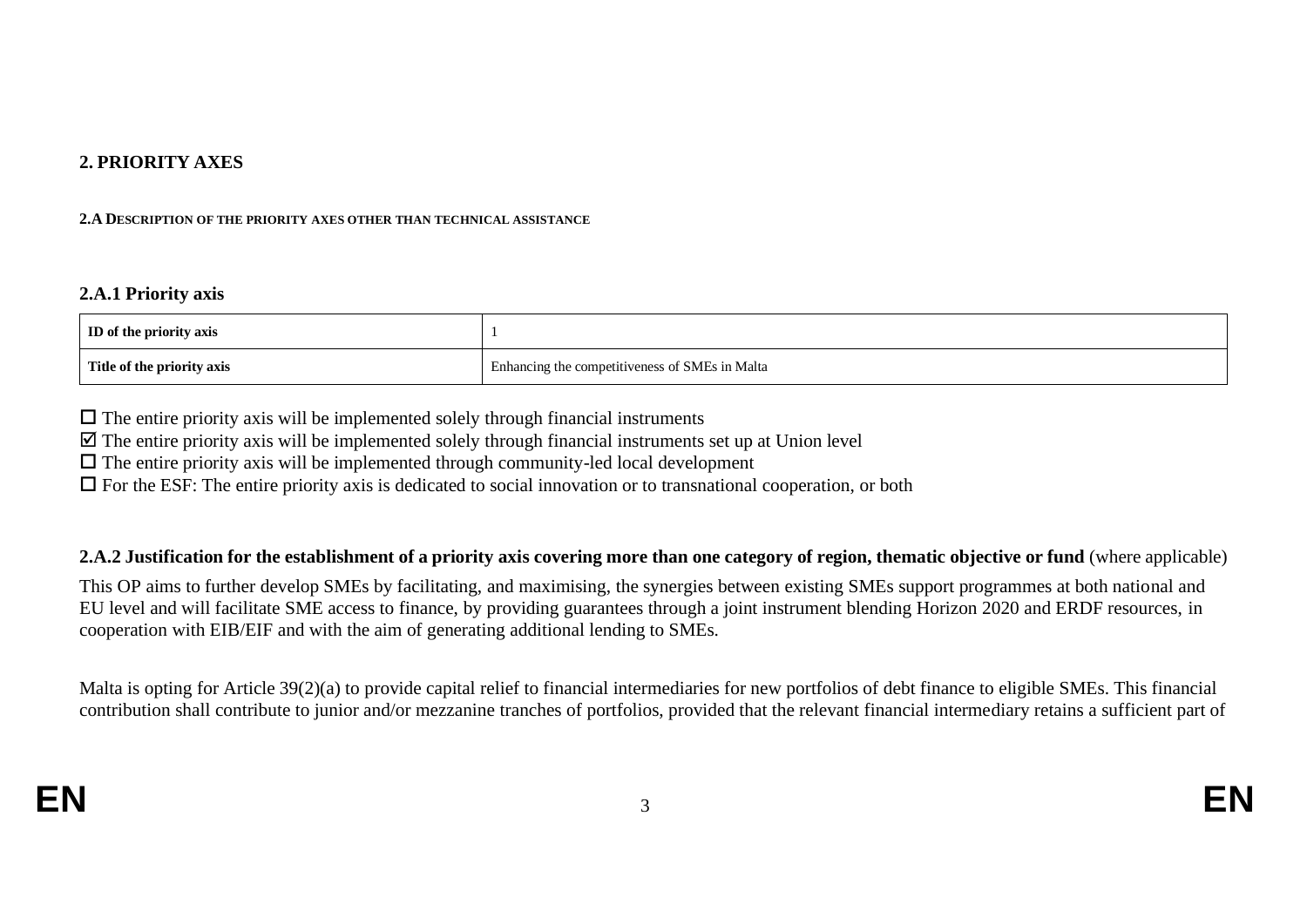the risk of the portfolios which is at least equal to the risk retention requirement set out in Directive 2013/36/EU of the European Parliament and of the Council in Regulation (EU) No 575/2013.

The basis of this OP is the *ex-ante* assessment undertaken by the EC, which concluded that the value added of the SME Initiative is its potential to enhance EU policy objectives and consistency. In fact, this Initiative can significantly contribute towards enhancing access to finance of SMEs, and achievement of the EU 2020 objectives, as well as towards addressing market fragmentation. The SME Initiative, being a crisis instrument, is deemed to be the ideal instrument to assist, by way of newly introduced flexibility, through the CRII and CRII+, SMEs in Malta who have been the most adversely affected by the COVID-19 pandemic, also by means of working capital support.

The findings of the ex-ante assessment were re-confirmed during the consultation process undertaken with respect to the SME Initiative where partners confirmed the need of such instruments.

In 2011, Malta invested €10m from the ERDF to create a First Loss Portfolio Guarantee instrument that caters for loans ranging from €25,000 to €500,000 under JEREMIE. Due to the success of this initiative and the substantial leverage effect on the economy, in 2013 Government allocated an additional €2m to this instrument. To date more than 600 SMEs were assisted with over 700 loans granted and €62million sanctioned.

One of the main challenges faced by SMEs in Malta is the inability to raise enough capital to support their business venture because of limited access to financial instruments; collateral requirements and price of debt; and capital markets which are not economically viable for small ventures. The COVID-19 pandemic, and the resulting economic standstill for key sectors within the Maltese economy, has also exacerbated the existing restrictions to access to finance, in that banking services have become even more restrictive, while the burden of working capital has increased substantially as a result of plummeting earnings and wiped out savings. In this respect, Government will provide renewed impetus towards appropriate financial instruments in support of entrepreneurship, internationalisation of SMEs and start-ups covering various sectors of the Maltese economic landscape, including the tourism sector, which was amongst the most badly hit sectors by the pandemic, and others.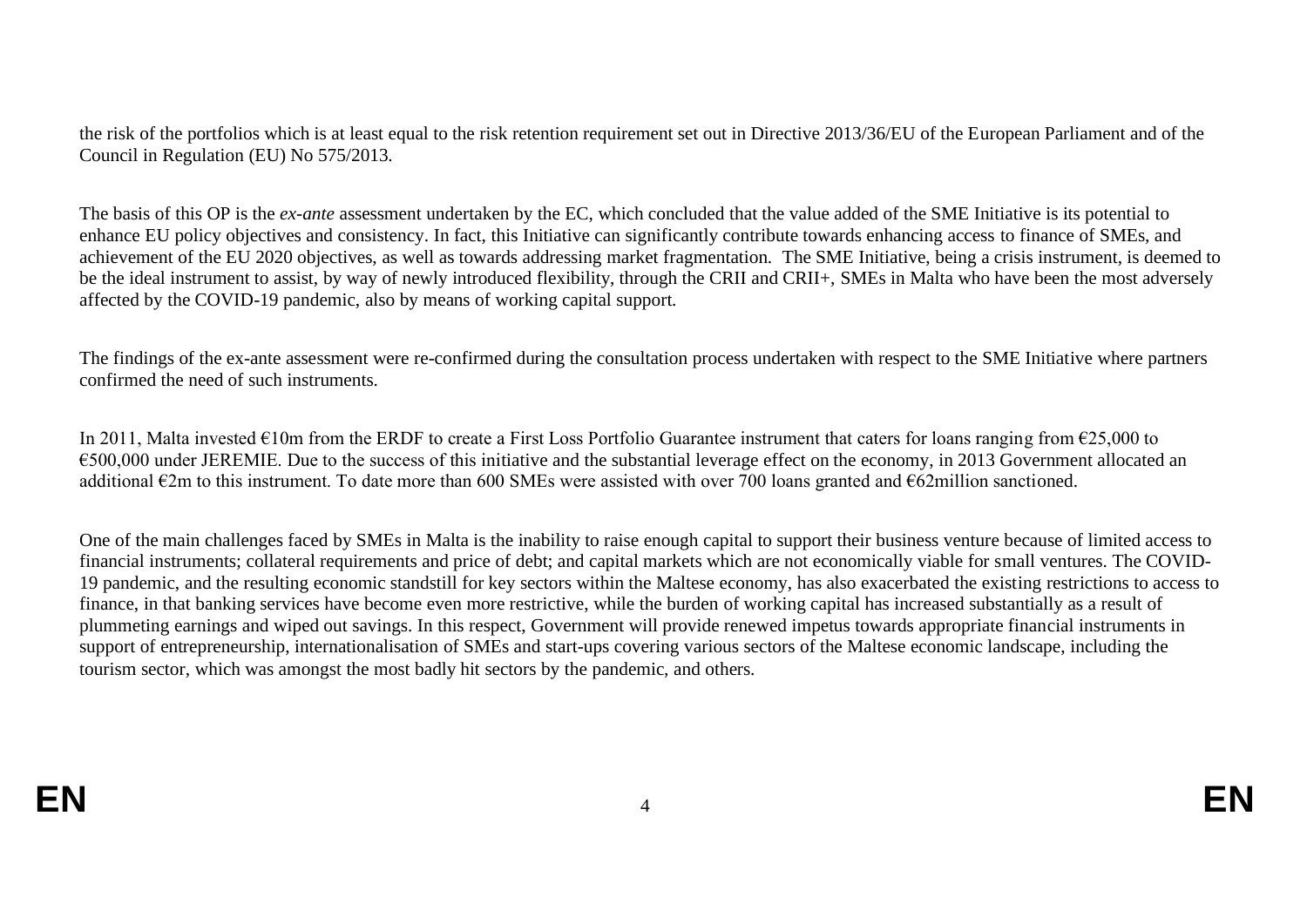This Programme will also contribute towards the Union strategy for smart, sustainable and inclusive growth, particularly to Smart Growth through TO3. Given the flexibility in terms of the sectors supported, it is envisaged that the Programme will also contribute towards TO1, 2 and 4 as well as the CSRs and EU2020 targets.

#### **2.A.3 Fund, category of region and calculation basis for Union support**

| <b>Fund</b>  | Category of region | Calculation basis (total eligible expenditure or eligible public expenditure) |
|--------------|--------------------|-------------------------------------------------------------------------------|
| ${\tt ERDF}$ | ransition          | Error! Reference source not found.                                            |

#### **2.A.4 Investment priority**

| Ю<br>stment priority<br>ωt<br>∙ шv.     | - Ju                                                                                                                                                     |
|-----------------------------------------|----------------------------------------------------------------------------------------------------------------------------------------------------------|
| Title<br>stment priority.<br>mv<br>T.NG | mork<br>national<br>innovation proc<br>and international<br>regiona.<br>and<br>, ens<br>\'\'In<br>$\alpha$<br>SMI<br>ocesses<br>JDOITIN9.<br>grow<br>ືບຟ |

#### **2.A.5 Specific objectives corresponding to the investment priority and expected results**

| <b>ID</b> of the specific<br>objective |                                                                                                         |
|----------------------------------------|---------------------------------------------------------------------------------------------------------|
| Title of the specific<br>objective     | Facilitating access to finance for SMEs through the implementation of an uncapped guarantee instrument. |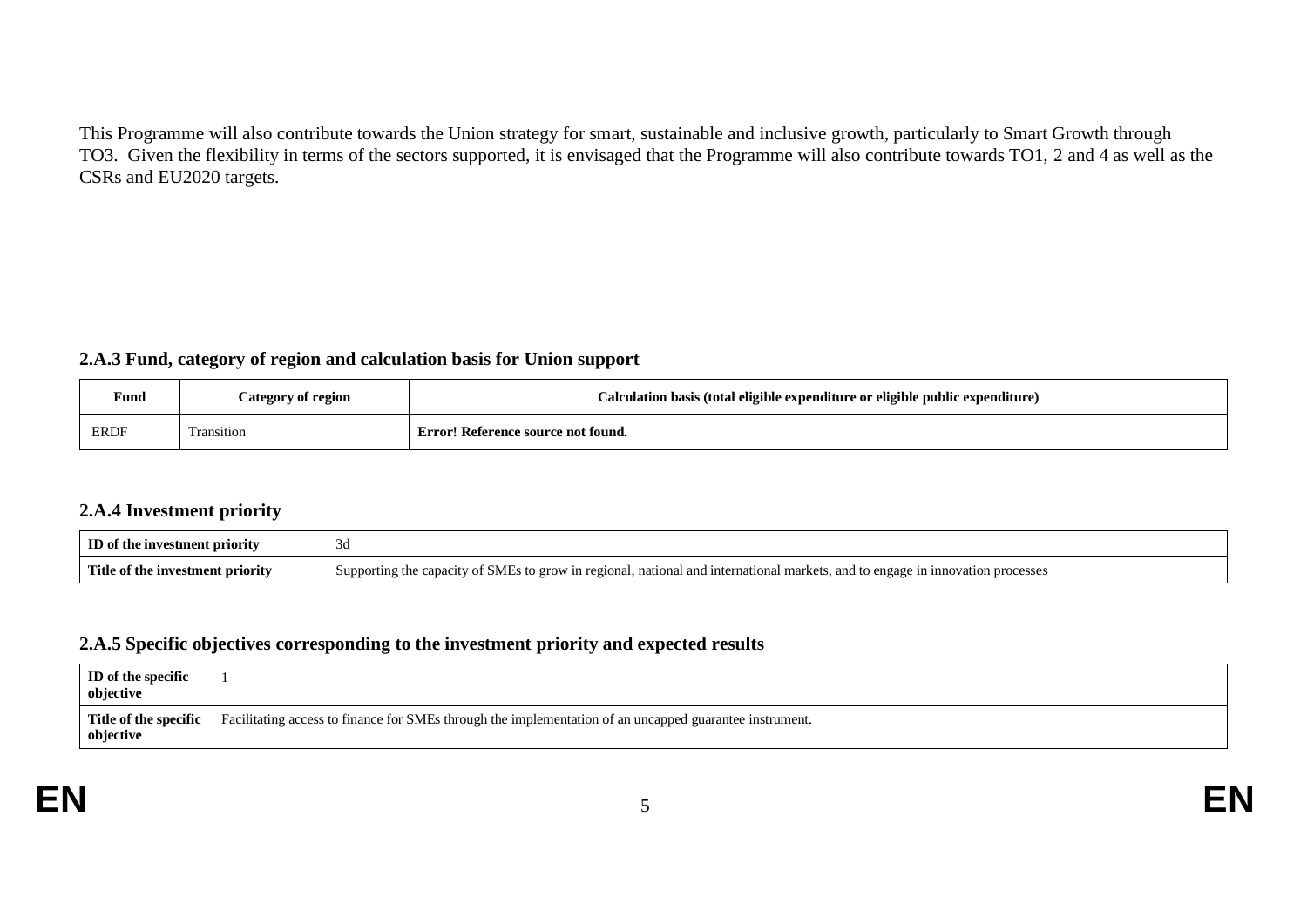| <b>Results that the</b><br><b>Member States</b><br>seek to achieve<br>with Union<br>support | Over the past decade, the economy has witnessed a considerable shift in the contribution of SMEs to the overall national exports. In<br>this regard, in 2011, SMEs were accountable for 52.3% of exports generated by the economy[1] and the contribution of SMEs<br>towards the generation of gross value added (GVA) in 2012 was more significant than the average recorded in the EU-27 for the<br>same year[2].                                                                                                                                                                                                                                                                                                                                                                                                                                                                                                                                                                                                                                                                                                                                                                                                                                                                  |
|---------------------------------------------------------------------------------------------|--------------------------------------------------------------------------------------------------------------------------------------------------------------------------------------------------------------------------------------------------------------------------------------------------------------------------------------------------------------------------------------------------------------------------------------------------------------------------------------------------------------------------------------------------------------------------------------------------------------------------------------------------------------------------------------------------------------------------------------------------------------------------------------------------------------------------------------------------------------------------------------------------------------------------------------------------------------------------------------------------------------------------------------------------------------------------------------------------------------------------------------------------------------------------------------------------------------------------------------------------------------------------------------|
|                                                                                             | Due to the nature of the industrial fabric and the size of operations in Malta, micro enterprises play a crucial role in the growth of the<br>economy as an important source of employment. In fact, the share of micro enterprises in total employment accounts for 34.7%, well<br>above the 29.1% registered at EU-28 level[3].                                                                                                                                                                                                                                                                                                                                                                                                                                                                                                                                                                                                                                                                                                                                                                                                                                                                                                                                                    |
|                                                                                             | As indicated in the preliminary findings of the ex ante assessment on the use of financial instruments, micro-enterprises face the main<br>difficulties in accessing finance due to their lack of collateral, credit history and technical expertise[4]. Within this context, and<br>taking into account the major impact that micro enterprises have on the economy, further focus to enable the development of SMEs<br>and micro-enterprises, is deemed necessary during the 2014-2020 period. As a result of the significant economic downturn faced by<br>Maltese SMEs due to the COVID-19 pandemic, it is expected that commercial banks would require more security, in the form of<br>guarantees, to be in a position to assist start-ups and micro-enterprises that will continue to require capital for any potential<br>investment. Moreover, it is also expected that some assistance in the form of repayable loans, to cover the escalating costs of working<br>capital, will be made available through this Financial Instrument. It should be noted that the financial indicator target related to this<br>COVID-measure has been set on the basis of reasonable assumptions based on the best assessment of the information available and<br>are subject to changes. |
|                                                                                             | In line with Cohesion Policy objectives to reduce disparities between the levels of development of the EU's various regions by<br>promoting economic growth, job creation and competitiveness[5], this OP will contribute towards the achievement of these goals by<br>allocating part of its ERDF contribution to the SME Initiative.                                                                                                                                                                                                                                                                                                                                                                                                                                                                                                                                                                                                                                                                                                                                                                                                                                                                                                                                               |
|                                                                                             | Loan guarantee instruments will enable easier access to finance to the players of the economy and pave the way for economic<br>recovery, prosperity, environmental sustainability and social development. The aims of the activities financed under the OP and the                                                                                                                                                                                                                                                                                                                                                                                                                                                                                                                                                                                                                                                                                                                                                                                                                                                                                                                                                                                                                   |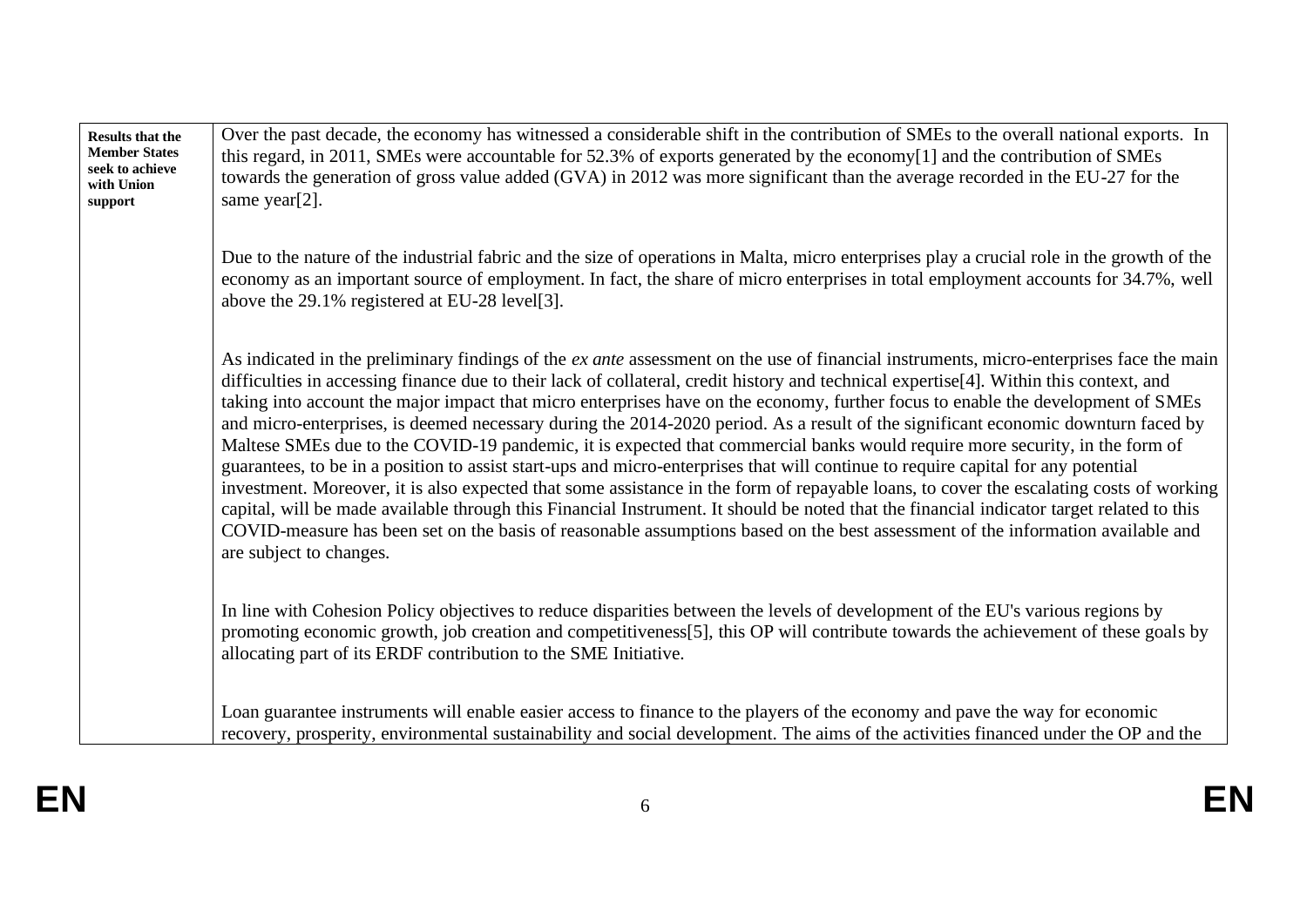expected results are increased access to finance; increase in SME survival rates, increase in entrepreneurship and investment; increased/maintained employment; and increase/improvement in the business infrastructure.

[1] Eurostat, 2011, (http://epp.eurostat.ec.europa.eu/newxtweb/mainxtnet.do)

[2] EC, Enterprise & Industry, SBA Factsheet 2012, Malta.

[3] EC, Enterprise and Industry, Small Business Act (SBA) Fact Sheet 2014, Malta (http://ec.europa.eu/enterprise/policies/sme/facts-figures-analysis/performance-review/files/countries-sheets/2014/malta\_en.pdf), accessed on 17 October 2014.

[4] EIB, SME Access to Finance, Market Assessment for Malta (Draft Report).

[5] Council of the European Union, Press Release 17826/13. Available online: http://www.consilium.europa.eu/uedocs/cms\_data/docs/pressdata/EN/genaff/140106.pdf.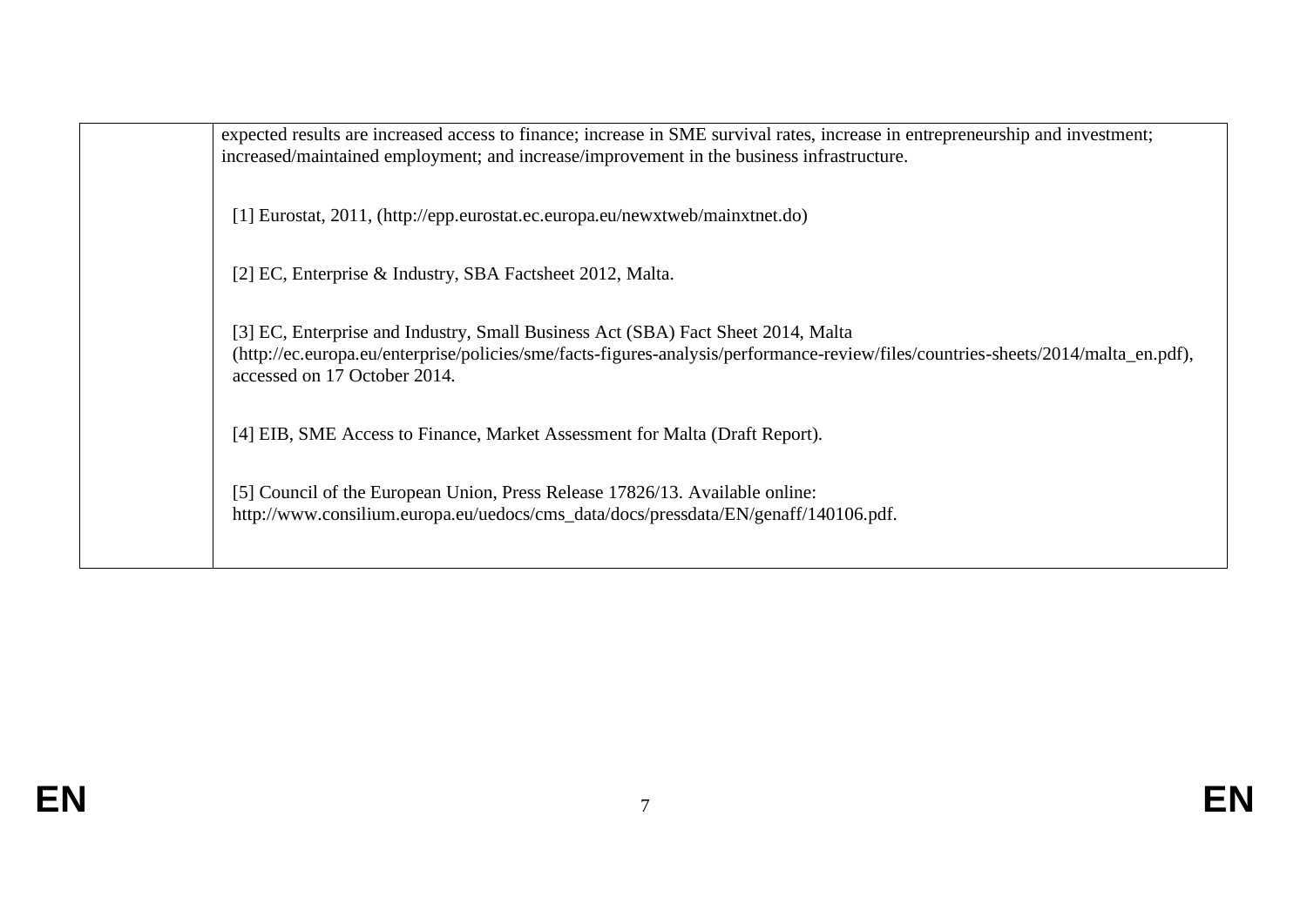|    | Specific objective                                         |                            | - Facilitating access to finance for SMEs through the implementation of an uncapped guarantee instrument. |                          |                         |                               |                                                                                |                                  |  |  |  |
|----|------------------------------------------------------------|----------------------------|-----------------------------------------------------------------------------------------------------------|--------------------------|-------------------------|-------------------------------|--------------------------------------------------------------------------------|----------------------------------|--|--|--|
| ID | Indicator                                                  | <b>Measurement</b><br>unit | Category of region<br>(where relevant)                                                                    | <b>Baseline</b><br>value | <b>Baseline</b><br>vear | <b>Target value</b><br>(2023) | Source of data                                                                 | <b>Frequency of</b><br>reporting |  |  |  |
|    | % of unsuccessful enterprises in<br>obtaining loan finance | Yc                         |                                                                                                           | 8.70                     | 2010                    | 7.50                          | Access to Finance 2007-2010, NSO Release No<br>155/211, dated 12th August 2011 | NSO updates.                     |  |  |  |
|    | Value Added                                                | Millions                   | Transition                                                                                                | 2.415.00                 | 2013                    | 4,664.00                      | National Statistics Office                                                     | NSO updates                      |  |  |  |

# **Table 3: Programme-specific result indicators, by specific objective** (for the ERDF and the Cohesion Fund)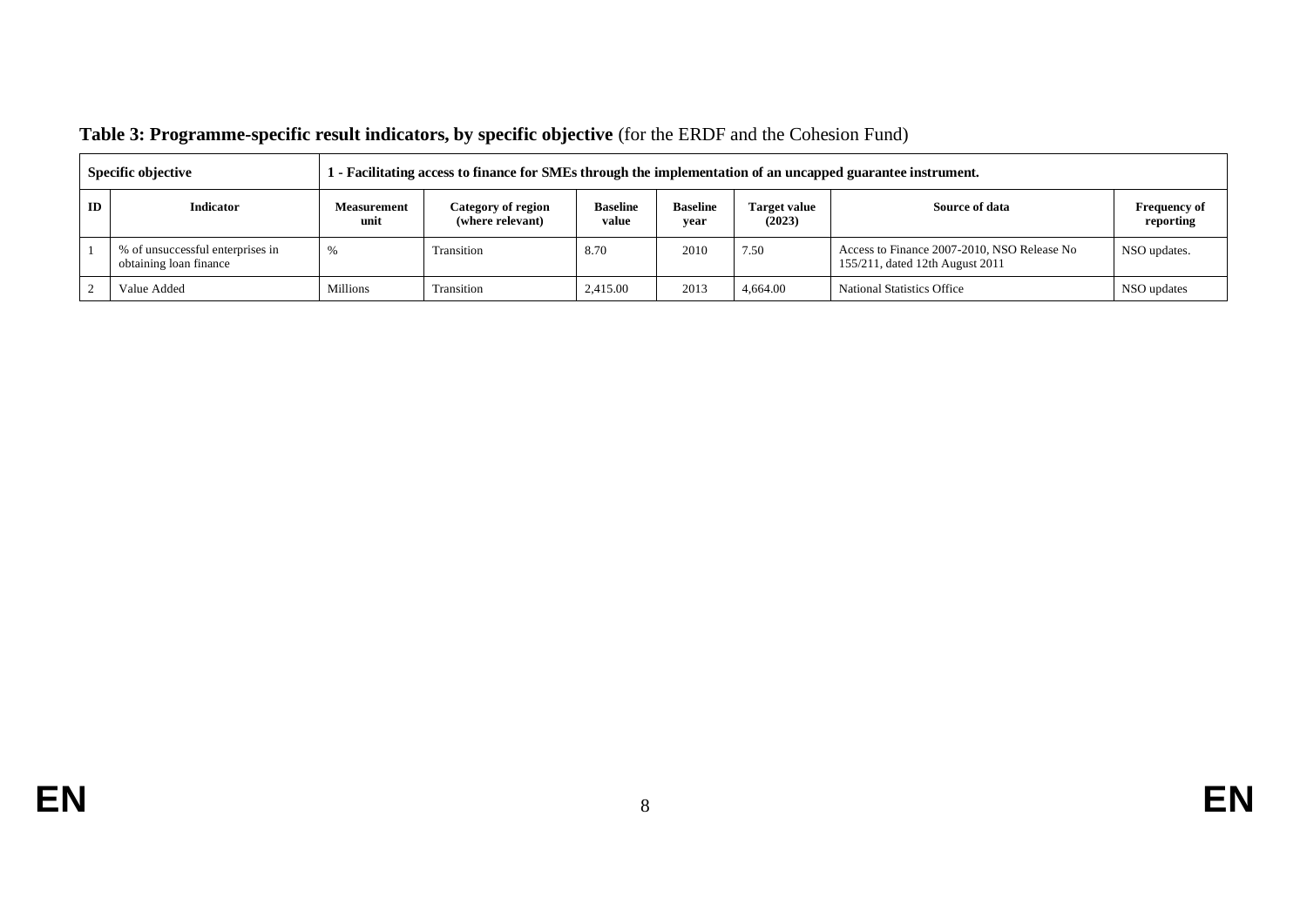**2.A.6 Action to be supported under the investment priority** (by investment priority)

*2.A.6.5 Output indicators by investment priority and, where appropriate by category of region*

**Table 5: Common and programme-specific output indicators** (by investment priority, broken down by category of region for the ESF, and where relevant, for the ERDF)

| <b>Investment priority</b> |                                                                                                                           | 3d - Supporting the capacity of SMEs to grow in regional, national and international markets, and to engage in innovation processes |             |                                        |   |                     |                |                                                                                       |                                                                      |  |  |                |                               |
|----------------------------|---------------------------------------------------------------------------------------------------------------------------|-------------------------------------------------------------------------------------------------------------------------------------|-------------|----------------------------------------|---|---------------------|----------------|---------------------------------------------------------------------------------------|----------------------------------------------------------------------|--|--|----------------|-------------------------------|
| <b>ID</b>                  | <b>Indicator</b>                                                                                                          | <b>Measurement unit</b>                                                                                                             | Fund        | Category of region<br>(where relevant) |   | Target value (2023) |                |                                                                                       |                                                                      |  |  | Source of data | <b>Frequency of reporting</b> |
|                            |                                                                                                                           |                                                                                                                                     |             |                                        | M | W                   | T              |                                                                                       |                                                                      |  |  |                |                               |
|                            | ERDF amount committed to cover the New Debt<br>Finance portfolio to be built up by the selected<br>Financial Intermediary | EUr                                                                                                                                 | <b>ERDF</b> | Transition                             |   |                     | 29,000,000.00  | Monitoring Reports provided by the<br>EIF in accordance with the Funding<br>Agreement | Bi-annual or annual Reports as<br>agreed in the Funding<br>Agreement |  |  |                |                               |
| 2                          | Total amount of underlying New Debt Finance<br>originated by the Financial Intermediary                                   | <b>EUR</b>                                                                                                                          | <b>ERDF</b> | Transition                             |   |                     | 116,000,000.00 | Monitoring Reports provided by the<br>EIF in accordance with the Funding<br>Agreement | Bi-annual or annual Reports as<br>agreed in the Funding<br>Agreement |  |  |                |                               |
|                            | <b>Expected Leverage</b>                                                                                                  | x times the ERDF<br>contribution                                                                                                    | <b>ERDF</b> | Transition                             |   |                     | 4.00           | Monitoring Reports provided by the<br>EIF in accordance with the Funding<br>Agreement | Bi-annual or annual Reports as<br>agreed in the Funding<br>Agreement |  |  |                |                               |
| CV21                       | Financial Instrument support to SMEs for working<br>capital                                                               | <b>EUR</b>                                                                                                                          | <b>ERDF</b> | Transition                             |   | 3,200,000.00        |                | Monitoring Reports provided by the<br>EIF in accordance with the Funding<br>Agreement | Bi-annual or annual Reports as<br>agreed in the Funding<br>Agreement |  |  |                |                               |
| CV23                       | Number of SMEs with repayable working capital                                                                             | Enterprises                                                                                                                         | <b>ERDF</b> | Transition                             |   |                     | 110.00         | Monitoring Reports provided by the<br>EIF in accordance with the Funding<br>Agreement | Bi-annual or annual Reports as<br>agreed in the Funding<br>Agreement |  |  |                |                               |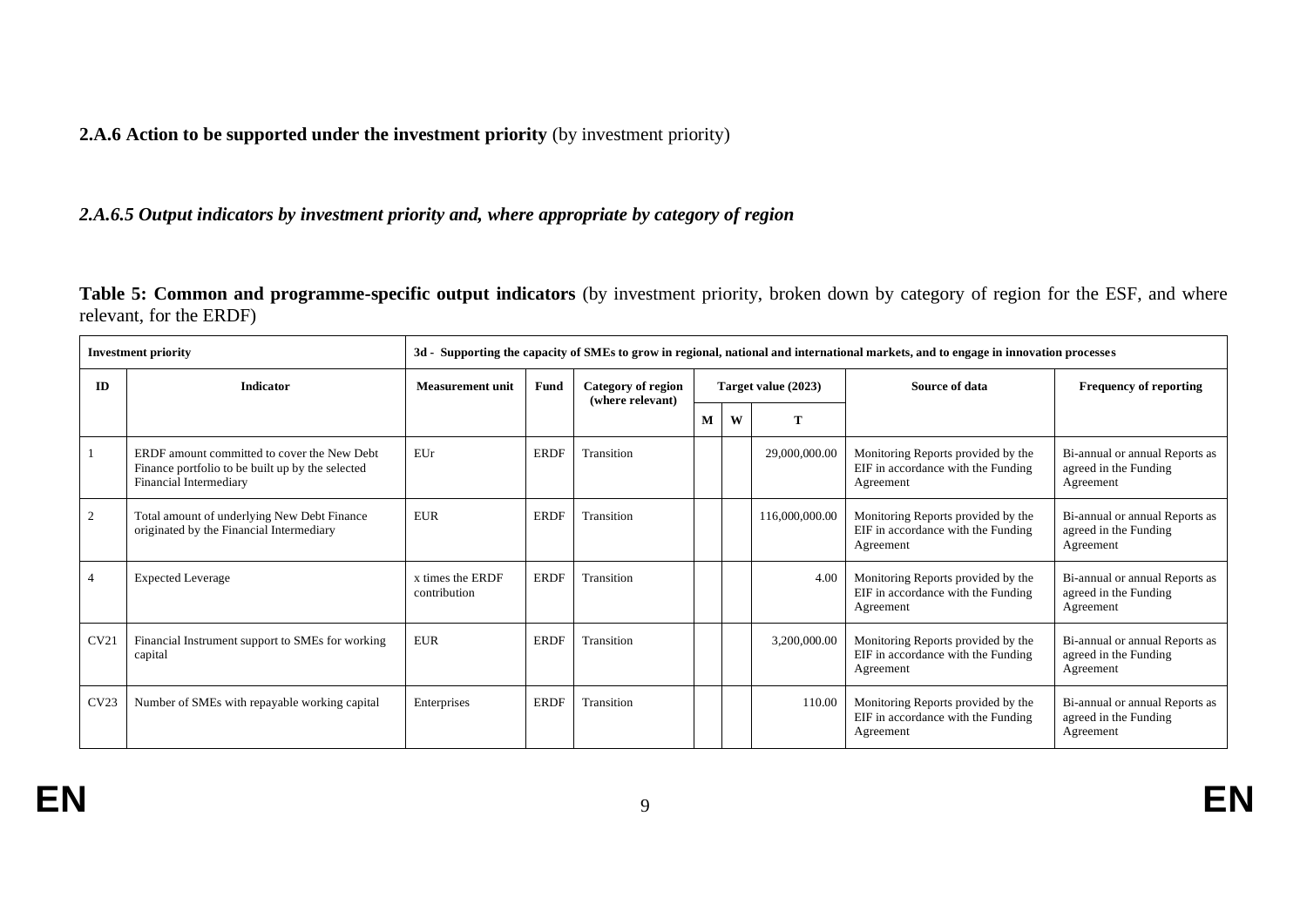| <b>Investment priority</b> |                                                                                               | 3d - Supporting the capacity of SMEs to grow in regional, national and international markets, and to engage in innovation processes |                                                                              |            |   |        |        |                                                                                       |                                                                      |  |                |                               |
|----------------------------|-----------------------------------------------------------------------------------------------|-------------------------------------------------------------------------------------------------------------------------------------|------------------------------------------------------------------------------|------------|---|--------|--------|---------------------------------------------------------------------------------------|----------------------------------------------------------------------|--|----------------|-------------------------------|
| ID                         | <b>Indicator</b>                                                                              |                                                                                                                                     | Fund<br>Category of region<br>Target value (2023)<br><b>Measurement unit</b> |            |   |        |        |                                                                                       | (where relevant)                                                     |  | Source of data | <b>Frequency of reporting</b> |
|                            |                                                                                               |                                                                                                                                     |                                                                              |            | M | W<br>m |        |                                                                                       |                                                                      |  |                |                               |
| CO <sub>01</sub>           | Productive investment: Number of enterprises<br>receiving support                             | Enterprises                                                                                                                         | <b>ERDF</b>                                                                  | Transition |   |        | 885.00 | Monitoring Reports provided by the<br>EIF in accordance with the Funding<br>Agreement | Bi-annual or annual Reports as<br>agreed in the Funding<br>Agreement |  |                |                               |
| CO <sub>03</sub>           | Productive investment: Number of enterprises<br>receiving financial support other than grants | Enterprises                                                                                                                         | <b>ERDF</b>                                                                  | Transition |   |        | 885.00 | Monitoring Reports provided by the<br>EIF in accordance with the Funding<br>Agreement | Bi-annual or annual Reports as<br>agreed in the Funding<br>Agreement |  |                |                               |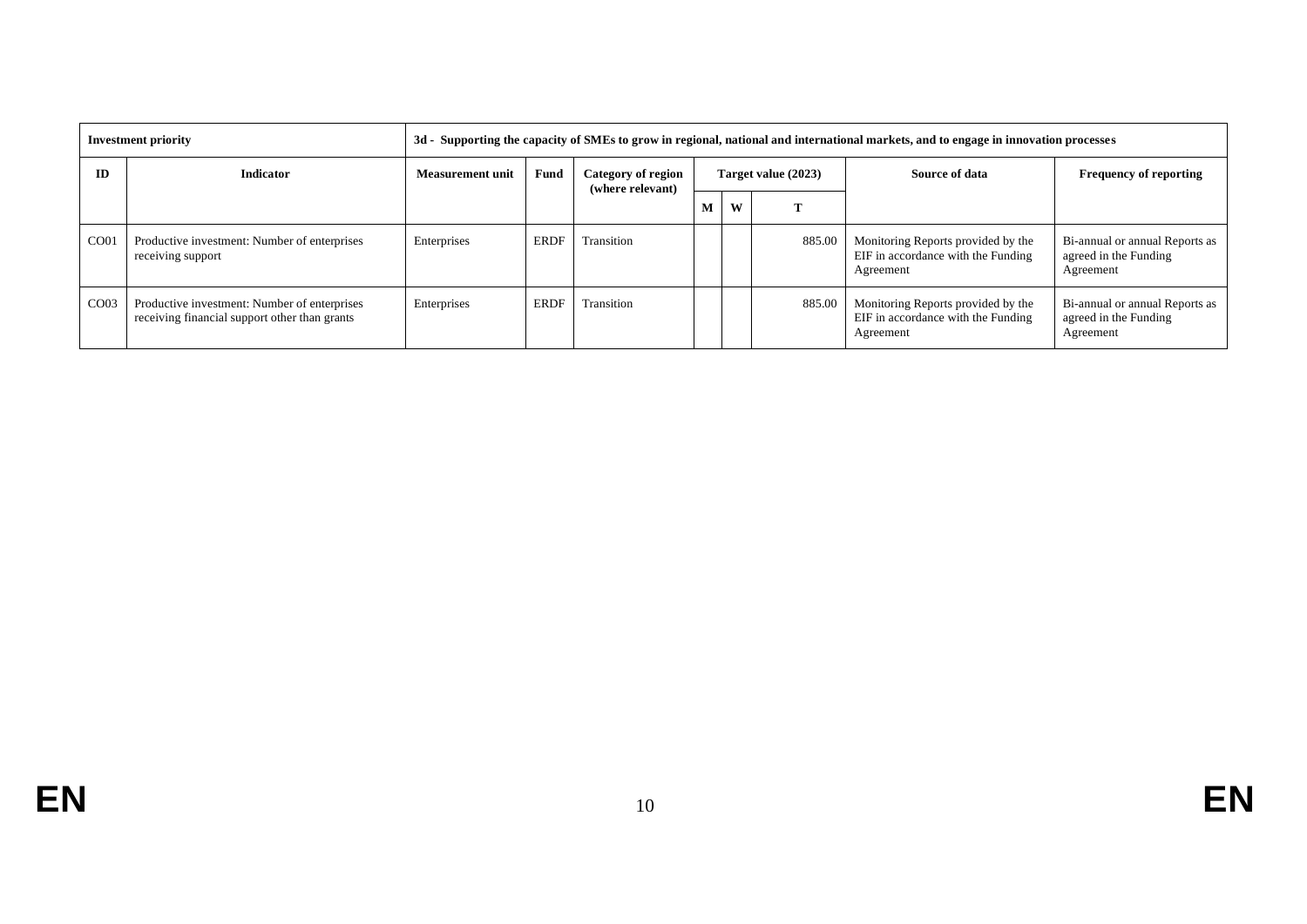# **3. FINANCING PLAN**

# **3.1 Financial appropriation from each fund and amounts for performance reserve**

# **Table 17**

| Fund        | <b>Category of region</b> | 2014<br>Main allocation | 2015<br>Main allocation | 2016<br>Main allocation | 2017<br>Main allocation | 2018<br>Main allocation | 2019<br>Main allocation | 2020<br>Main allocation | <b>Total</b><br>Main allocation |
|-------------|---------------------------|-------------------------|-------------------------|-------------------------|-------------------------|-------------------------|-------------------------|-------------------------|---------------------------------|
| <b>ERDF</b> | Transition                | 1,000,000.00            | 14,000,000.00           | 0.00                    | 0.00                    | 0.00                    | 7,000,000.00            | 7,000,000.00            | 29,000,000.00                   |
| Total       |                           | 1,000,000.00            | 14,000,000.00           | 0.00                    | 0.00                    | 0.00                    | 7,000,000.00            | 7,000,000.00            | 29,000,000.00                   |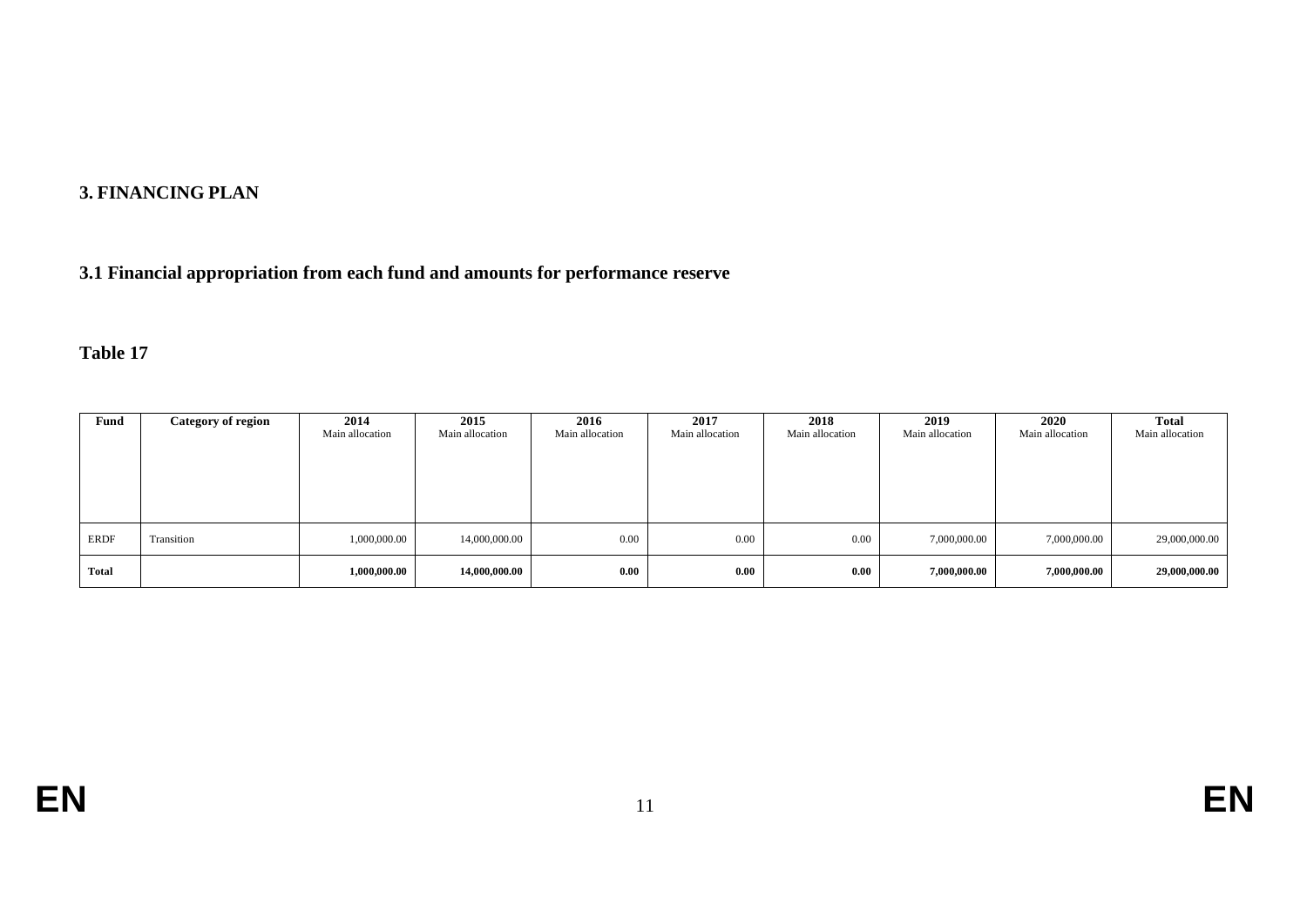#### **3.2 Total financial appropriation by fund and national co-financing (€)**

#### **Table 18a: Financing plan**

| Priority<br>axis   | Fund        | Category of<br>region | <b>Basis for calculation</b><br>of Union support | Union<br>support | <b>National</b><br>counterpart |                                      | Indicative breakdown of<br>national counterpart | <b>Total</b><br>funding | Co-financing<br>rate<br>$(f) = (a) / (e)$<br>(2) | <b>100% CO-FINANCING RATE</b><br><b>FOR ACCOUNTING YEAR 2020-</b><br>2021(3) | <b>EIB</b><br>contributions |
|--------------------|-------------|-----------------------|--------------------------------------------------|------------------|--------------------------------|--------------------------------------|-------------------------------------------------|-------------------------|--------------------------------------------------|------------------------------------------------------------------------------|-----------------------------|
|                    |             |                       | (Total eligible cost or<br>public eligible cost) | (a)              | $(b) = (c) + (d)$              | <b>National</b><br>public<br>funding | <b>National</b><br>private<br>funding           | $(e) = (a) +$<br>(b)    |                                                  |                                                                              | (g)                         |
|                    |             |                       |                                                  |                  |                                | (c)                                  | $(d)$ $(1)$                                     |                         |                                                  |                                                                              |                             |
|                    | <b>ERDF</b> | Transition            | Error! Reference source not<br>found.            | 29,000,000.00    | 0.00                           | 0.00                                 | 0.00                                            | 29,000,000.00           | 100.0000000000%                                  |                                                                              |                             |
| Total              | <b>ERDF</b> | <b>Transition</b>     |                                                  | 29,000,000.00    | 0.00                           | 0.00                                 | 0.00                                            | 29,000,000.00           | 100.0000000000%                                  |                                                                              |                             |
| <b>Grand</b> total |             |                       |                                                  | 29,000,000.00    | 0.00                           | 0.00                                 | 0.00                                            | 29,000,000.00           | 100.0000000000%                                  |                                                                              | 0.00                        |

(1) To be completed only when priority axes are expressed in total costs.

(2) This rate may be rounded to the nearest whole number in the table. The precise rate used to reimburse payments is the ratio (f).

(3) By ticking the box the Member State requests to apply, pursuant to Article 25a(1) of Regulation (EU) No 1303/2013, a co-financing rate of 100% to expenditure declared in payment applications during the accounting year starting on 1 July 2020 and ending on 30 June 2021 for all /some of the priority axes of the operational programme.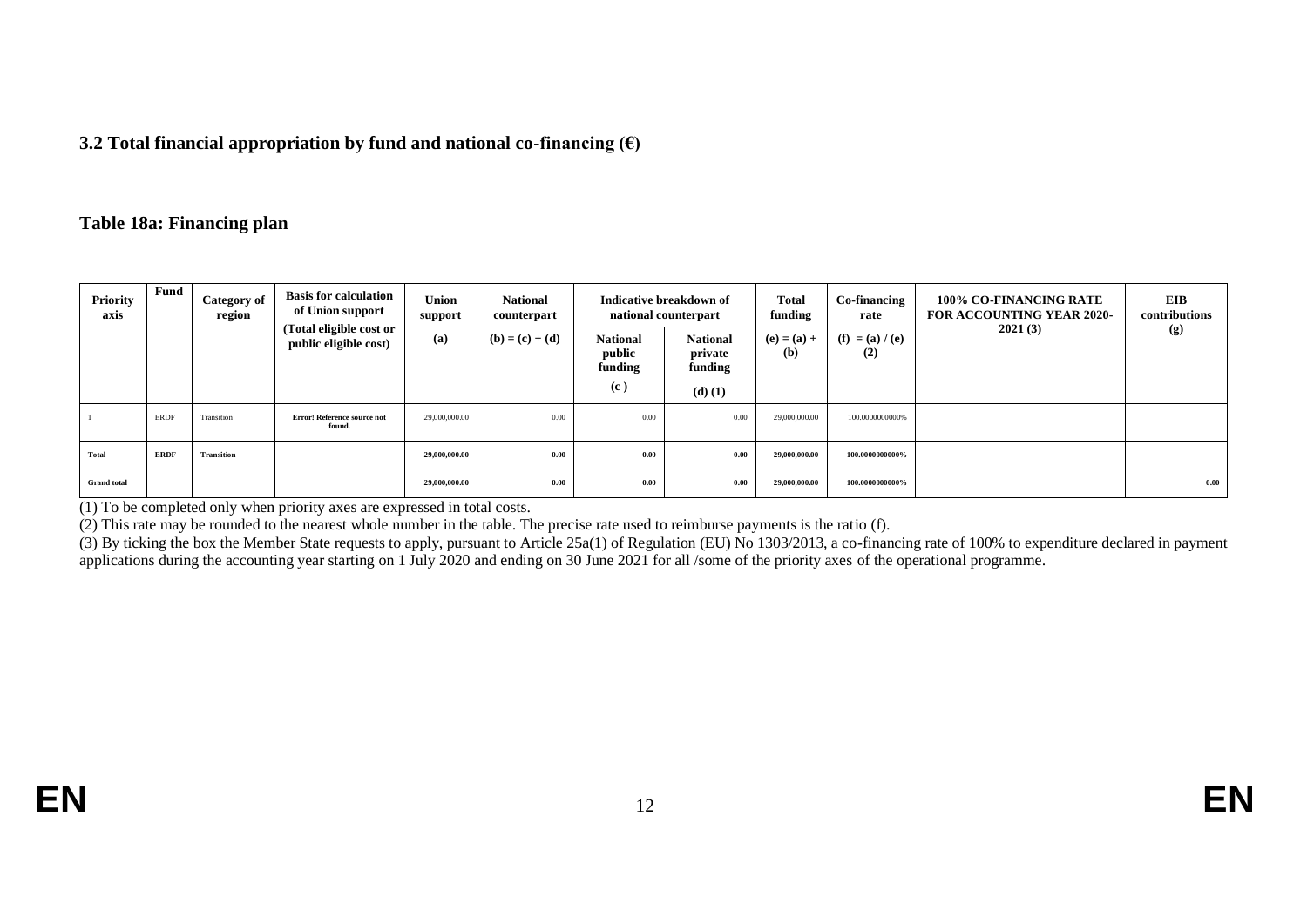## **7. AUTHORITIES AND BODIES RESPONSIBLE FOR MANAGEMENT, CONTROL AND AUDIT AND THE ROLE OF RELEVANT PARTNERS**

## **7.1 Relevant authorities and bodies**

| Authority/body                                             | Name of authority/body and<br>department or unit                                                       | Name of the person<br>responsible for the<br>authority/body (position or<br>post) |
|------------------------------------------------------------|--------------------------------------------------------------------------------------------------------|-----------------------------------------------------------------------------------|
| Managing authority                                         | Planning and Priorities Coordination<br>Division (PPCD) - Ministry for Foreign<br>and European Affairs | Director General                                                                  |
| Certifying authority                                       | Strategy & Implementation Division<br>within the Ministry for European Affairs<br>and Equality (MEAE)  | Chief Coordinator (Certifying<br>Authority)                                       |
| Audit authority                                            | Internal Audit and Investigations<br>Department - Office of the Prime<br>Minister                      | Director General                                                                  |
| Body<br>which<br>to to<br>Commission will make<br>payments | The Treasury - Ministry for Finance                                                                    | Director General (Treasury)                                                       |

#### **Table 23: Relevant authorities and bodies**

#### **7.2 Involvement of relevant partners**

**7.2.1 Actions taken to involve the relevant partners in the preparation of the operational programme, and the role of those partners in the implementation, monitoring and evaluation of the programme**

#### **Coordinating Structures and Key Stages in the Preparation of the Operational Programmes**

The Authority responsible for coordinating the preparation of the Operational Programmes is the Office of the Permanent Secretary within the Ministry for Foreign and European Affairs.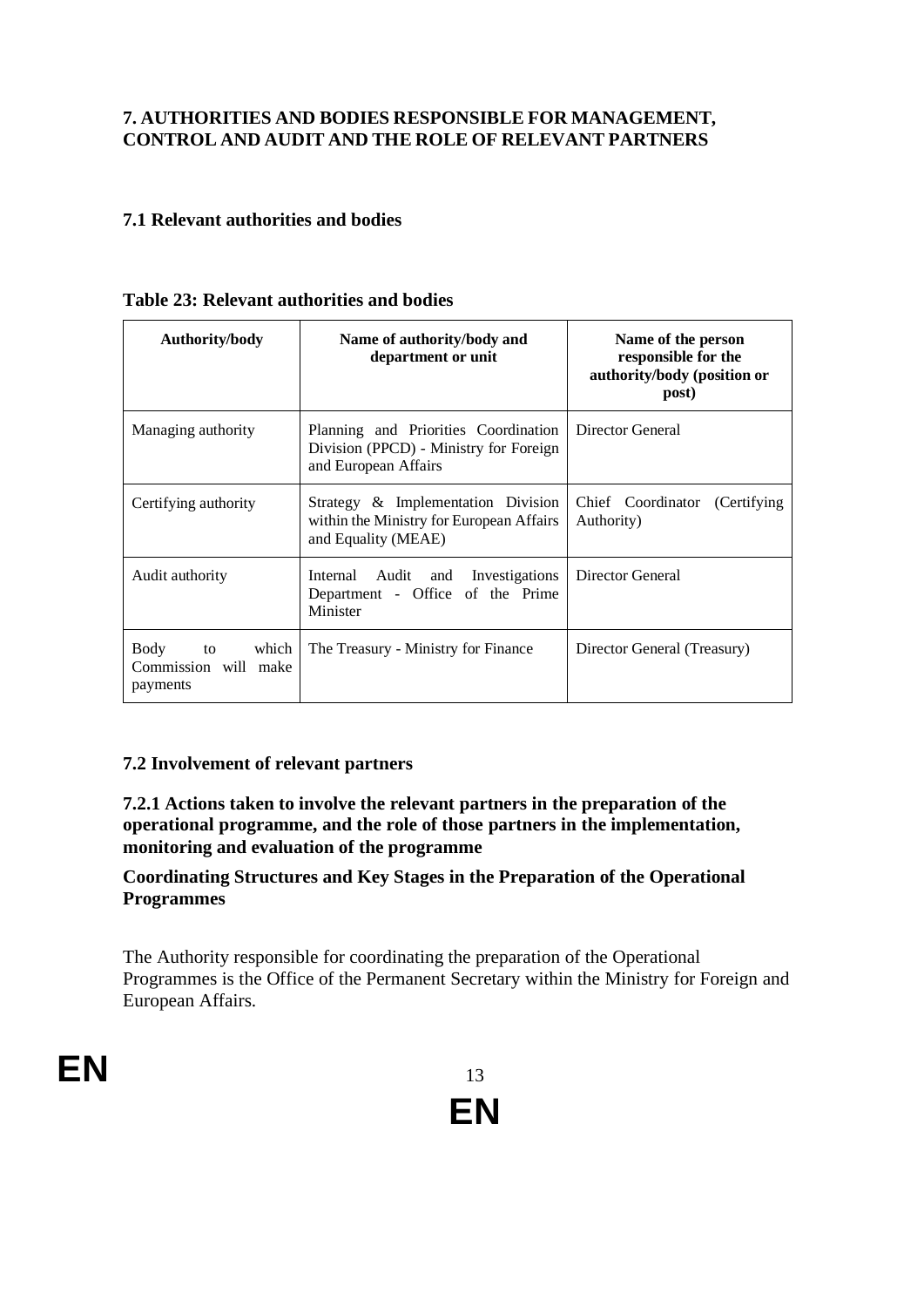The institutional framework required to implement the partnership and multi-level governance principle in respect of the 2014-2020 period was set up in April 2012. The framework, steered by the Office of the Permanent Secretary, consisted of an Inter-Ministerial Committee for Programming 2014-2020 (IMC) with representatives from line Ministries and supported by a number of Sectoral Sub-Committees (SSCs). The role of the IMC was to provide strategic input and guidance into the programming process.

Seven (7) SSCs were set up in November 2012 each tackling the main strategic areas set out in the thematic objectives listed under Article 9 of the CPR, chaired by the Permanent Secretary responsible for the respective policy area, and including a representative from relevant public sector organisations,socio-economic partners, civil society groups and NGOs with an interest in the particular policy area.

Meetings of the SSCs were held on a regular basis with a view to providing stakeholders with sufficient time for internal consultation and to provide consolidated feedback. This first phase of the consultation process was concluded in February 2013, following which each SSC put forward its recommendations that were also presented to the IMC.

The results of this assessment were finalised in June 2013 and presented to line Ministries. Following this inter-governmental consultation, the second phase of the consultation process was launched through a public consultation document on the Programming of EU Funds 2014-2020 in July 2013. This document set out the socioeconomic analysis as well as the strategic direction covering also the funding priorities.

A Draft of the Partnership Agreement was finalised in October 2013 and submitted to the European Commission for informal feedback (received by December 2013). The Final Partnership Agreement was submitted to the European Commission formally in April 2014.

The work carried out for the drafting of the Partnership Agreement provided the basis for the work required for the drafting of the Operational Programmes (OP). For the OPs, an extensive intergovernmental consultation exercise (held in parallel with the drafting of the Partnership Agreement) was carried out whereby the input of line Ministries was sought in order to identify the priorities.

The envisaged actions for the 2014-2020 were finalised in May 2014 and launched for public consultation in May/June 2014.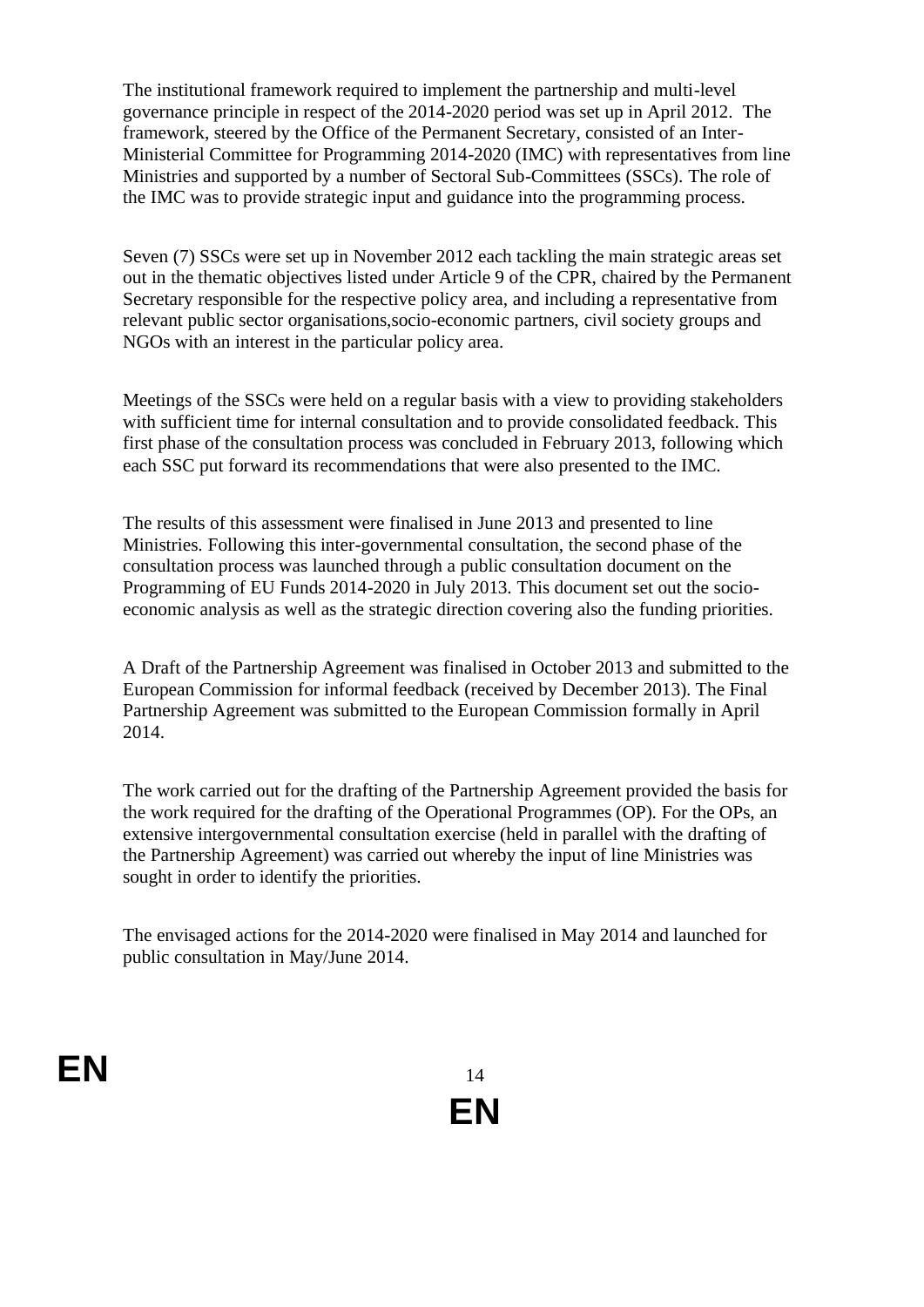### **Partners involved in the Consultation Process of the SME-Initiative**

A number of economic players were involved in a study carried out by the European Investment Fund on behalf of the Maltese Government to assess the environment and demand for SME Access to Finance in Malta. Interviews were held with relevant stakeholders from the supply and demand sides of SME financing. An online survey was organised in order to collect quantitative and qualitative information from Maltese SMEs in all sectors and to provide insight on the current situation of SMEs in the country. The online survey addressed to SMEs was launched on 19th May 2014 and lasted about a month. EIF also approached the top three Banks in Malta as part of a dedicated market testing exercise which continues as part of the preparations for the launch of the instruments.

The partners involved in this exercise were, on the Supply side:

- Bank of Valletta plc (JEREMIE intermediary)
- Valletta Fund Management
- HSBC Malta plc
- Lombard Bank Malta plc
- APS Bank plc
- Fimbank
- **Banif**
- Middlesea Valletta
- SmartCity Malta.

On the Demand side, the partners who participated in this exercise were:

# **EN** 15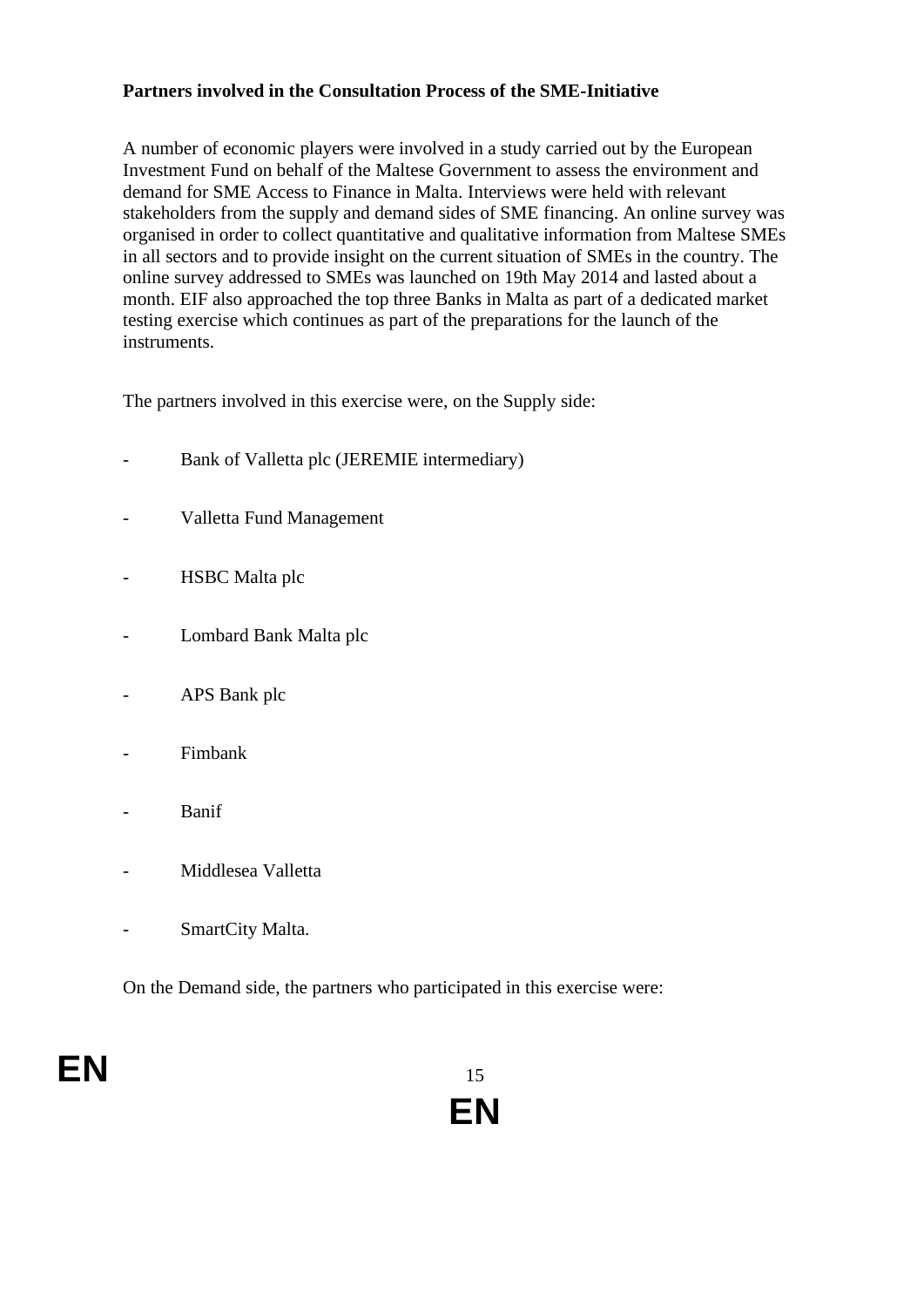- Malta Chamber of Commerce, Enterprise and Industry
- Malta Chamber of Small and Medium Enterprises (GRTU)
- Gozo Business Chamber
- Malta Business Bureau.

#### **Outcome of the Discussions with the Partners (local context)**

The result of these discussions was a more detailed appreciation of the economic context in which the SME Initiative will be implemented, namely that of an economy that continues to recover from the decline observed in 2009, albeit at a more modest pace than that experienced in 2010.

The consultations also showed that Malta has not - as yet - been successful in closing the gap with more advanced EU Member States, mainly in view of structural bottlenecks that still need to be addressed and which continue to hinder its growth potential. Skills mismatches, a general wage indexation, a low participation rate of women and older people, together with the near-full dependency on imported oil, are all factors that have an impact on competitiveness and the general business environment in which SMEs are expected to function.

Nevertheless, Malta also provides an economic environment that encourages favourable industrial climates and pro-business policies that attract Foreign Direct Investment, whilst also maintaining a resilient banking sector with a capital base and bank liquidity that are equally strong. In fact, the World Economic Forum rated Malta's banking sector as the 12th soundest in the world, and placed Malta at number 15 for financial market development[1].

Nevertheless, even though the size of the local banking sector is noteworthy, only about one third of it deals with the domestic economy, resulting in a market gap that exists with respect to all forms of private sector financing. As a result, this market gap is consistent with the limitations resulting from the size of the market. Lending to SMEs, even though representing more than three-fourths of loans granted to all private Non-Financial Corporations resident in Malta, fails to adequately tackle this market gap, and has in fact declined in 2013 by 3.1%, following an increase of 5.6% in 2012. Furthermore, it is to be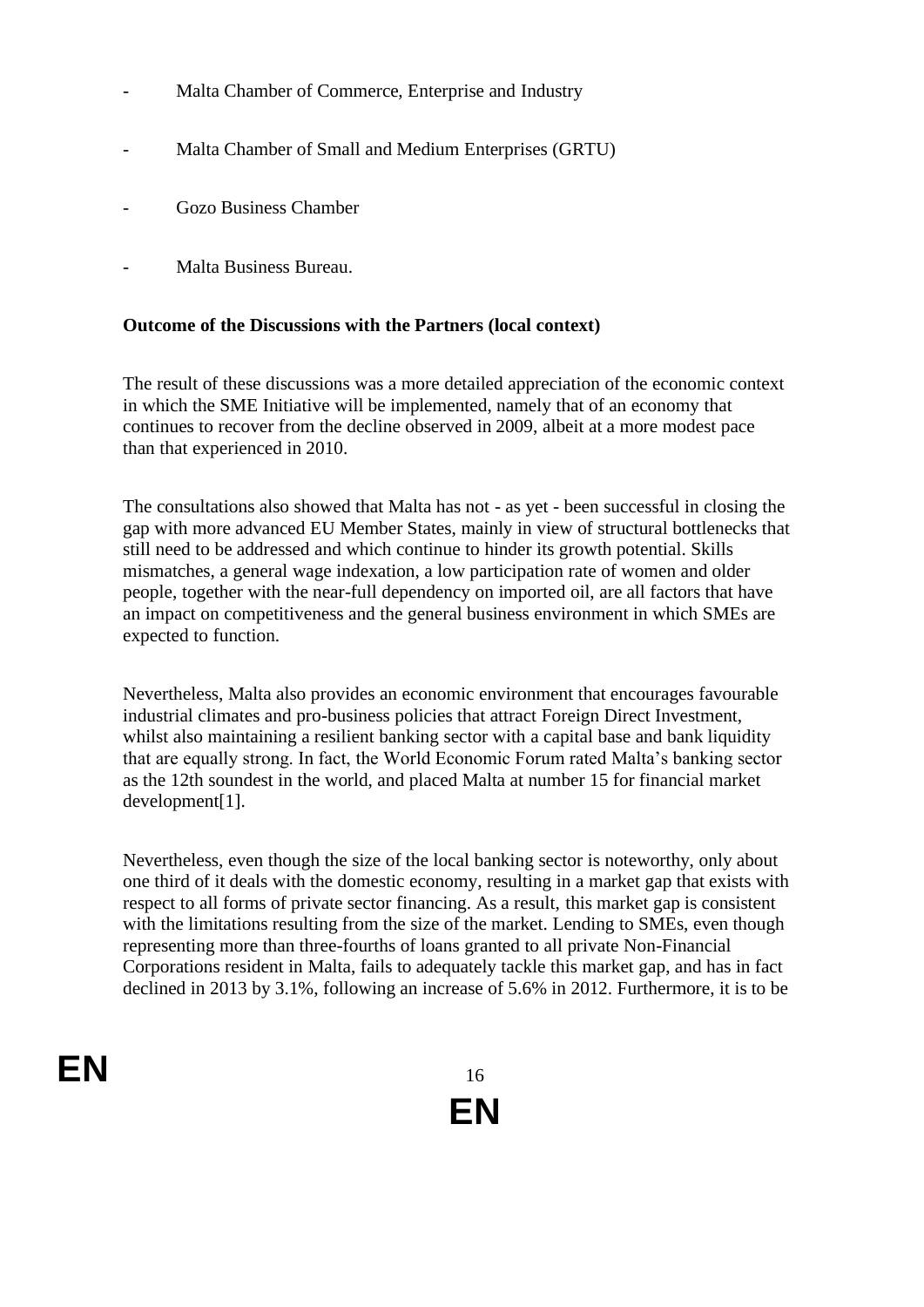noted that Malta's bank lending interest rates, at just about 5%, are amongst the highest rates within the European Union.

These interest rates are believed to be too high for SMEs which, in 2012, represented 99.9% of the total active companies in the country. Even more importantly, a staggering 97.2% of these are micro-enterprises (95.1% of total active companies). Geographically, the SME distribution by region shows that that 93% of the SMEs in the Maltese islands are concentrated in Malta, while the remaining 7% operate from Gozo.

The vast majority of enterprises in Malta employ very few people, and even more often operate as sole traders. Furthermore, one must also take into account Maltese family businesses, which make up 75% to 80% of the Maltese economy and are one of the major employment generators. Such businesses permeate all sectors of the economy and vary significantly in size and age, with the vast majority in their first generation being mainly micro or small enterprises[2]. Within this context, the SME initiative will also seek to address the needs of this specific target group.

The largest share of persons within the working population in Malta is employed by micro-enterprises as opposed to the EU-28 share, as shown in the table below. In this scenario, it is clear that the development of SMEs goes hand in hand with the development and growth of the Maltese economy. SMEs were accountable for 52.3% of exports generated by the Maltese economy, a considerable increase over 2009 figures where SMEs generated 32.6% of exports[3]. Moreover, the contribution of Maltese SMEs towards the generation of gross value added (GVA) at 64.5% in 2012 is more significant than the average recorded in the EU-27 which stood at 58.1% for the same year[4]. This clearly portrays the significant impact that micro and small enterprises have on the local economic scenario, thus spurring the need for further assistance to SMEs in Malta.

In spite of the above, credit facilities offered to SMEs still do not fully address their need. In fact, credit growth in Malta in general has slowed down since the financial crisis in 2008, almost approaching zero levels in 2013, in view of the extreme caution exercised by banks in the face of non-performing loans and other defaulters. Notwithstanding the fact that Maltese banks have fared well despite the economic downturn, they have still become more prudent in terms of their risk management, making some products less accessible to SMEs, especially to micro-enterprises. Furthermore, financial products targeting early stage financing or smaller size companies have always been scarce in Malta and in this respect, financial instruments such as the SME Initiative have a crucial role to play.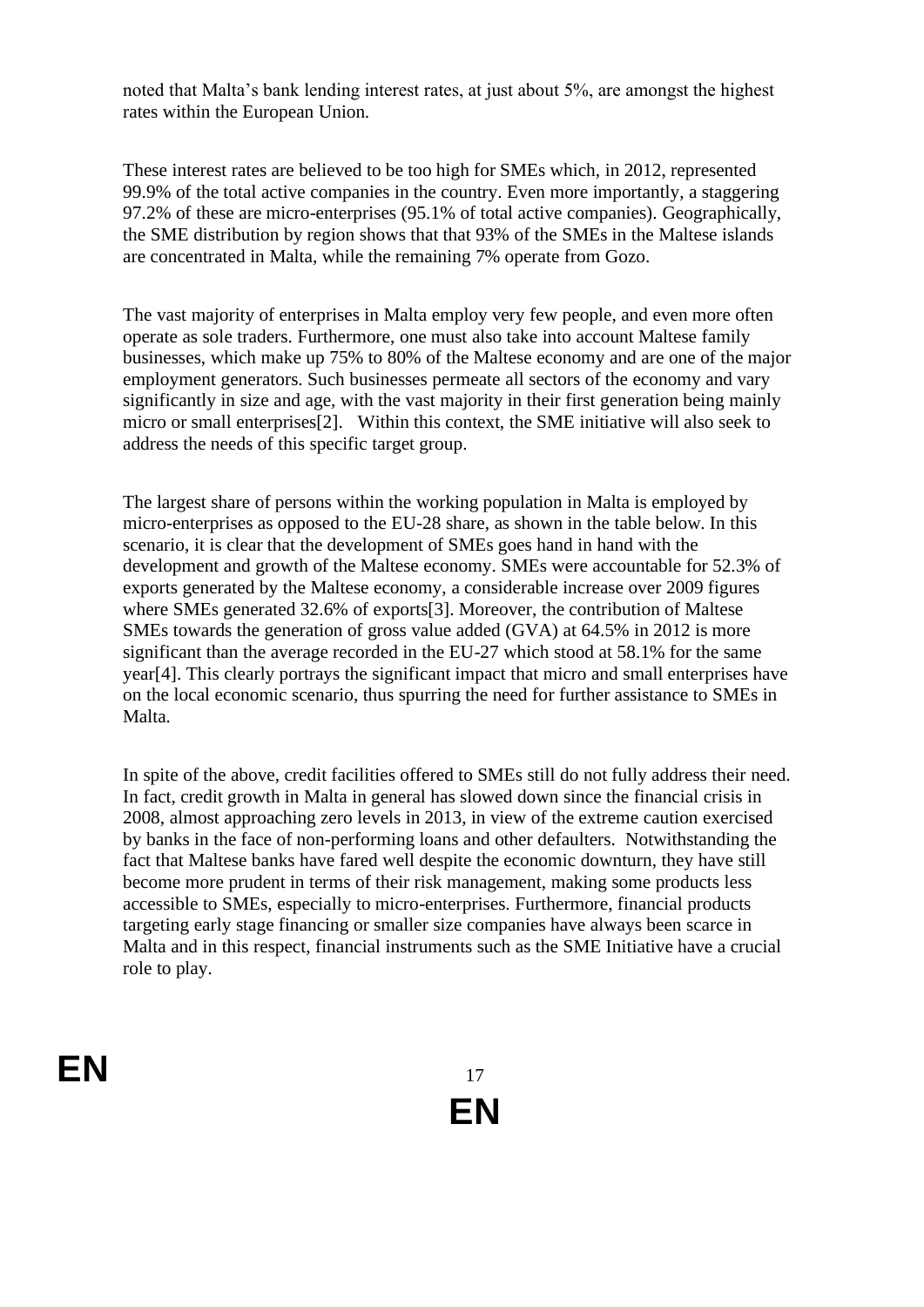To date, a number of support schemes, aimed at providing aid and facilitating financing to SMEs, have already been implemented, with varying degrees of success. Some of these schemes were implemented under the EU Structural Funds, others were nationally funded, or were co-financed by various international institutions, such as the EIF or the EIB. Moreover, a loan guarantee facility was designed in 2011 and implemented during the 2007 – 2013 Programming Period and funded by the Operational Programme I *Investing in Competitiveness for a Better Quality of Life,* under Priority Axis 1. This facility was implemented under the JEREMIE initiative which was managed by the EIF and aimed at reducing the risks for banks and, as a result, at decreasing the cost of lending for SMEs. JEREMIE was extremely successful in Malta in that it targeted the existing, realistic needs of SMEs (especially micro-enterprises).

This initiative's unprecedented success demonstrates that the business community has understood that financial instruments are not only necessary to make investment possible but also contribute towards improving business productivity while creating a spill over effect within the economy. In this regard, Malta seeks to emulate and improve upon JEREMIE's success through the implementation of an uncapped guarantee instrument under the SME Initiative. Assistance will be granted through bank loans at a lower cost to SMEs in order to enhance the operations of SMEs together with their investment capabilities. SMEs will be encouraged to provide higher standards in their operations, foster entrepreneurship as well as enhance employment opportunities within the labour market.

#### **Implementation and Management of the SME Initiative**

It is to be noted that given that the SME initiative is managed centrally at Union level, the partners do not participate in its implementation and evaluation. Nevertheless, as part of the EIF's mandate to manage the Dedicated Window within the SME Initiative, an Investors' Board will be set up, ensuring the representation of the Managing Authority, the Holding Fund Manager(s), the European Investment Bank and the European Commission. The Investors' Board will meet on a regular basis at least twice a year. Decisions will be taken on a consensus basis and the board will have the responsibility *inter alia* for

- the approval of the Terms of Reference for the selection of the FIs and, where necessary any amendments or revisions thereto;
- the review of the calls for proposals submitted by the EIF prior to their publication;
- the review of the status of implementation of the SME initiative, including achievement of Milestones and pipeline for new Operations;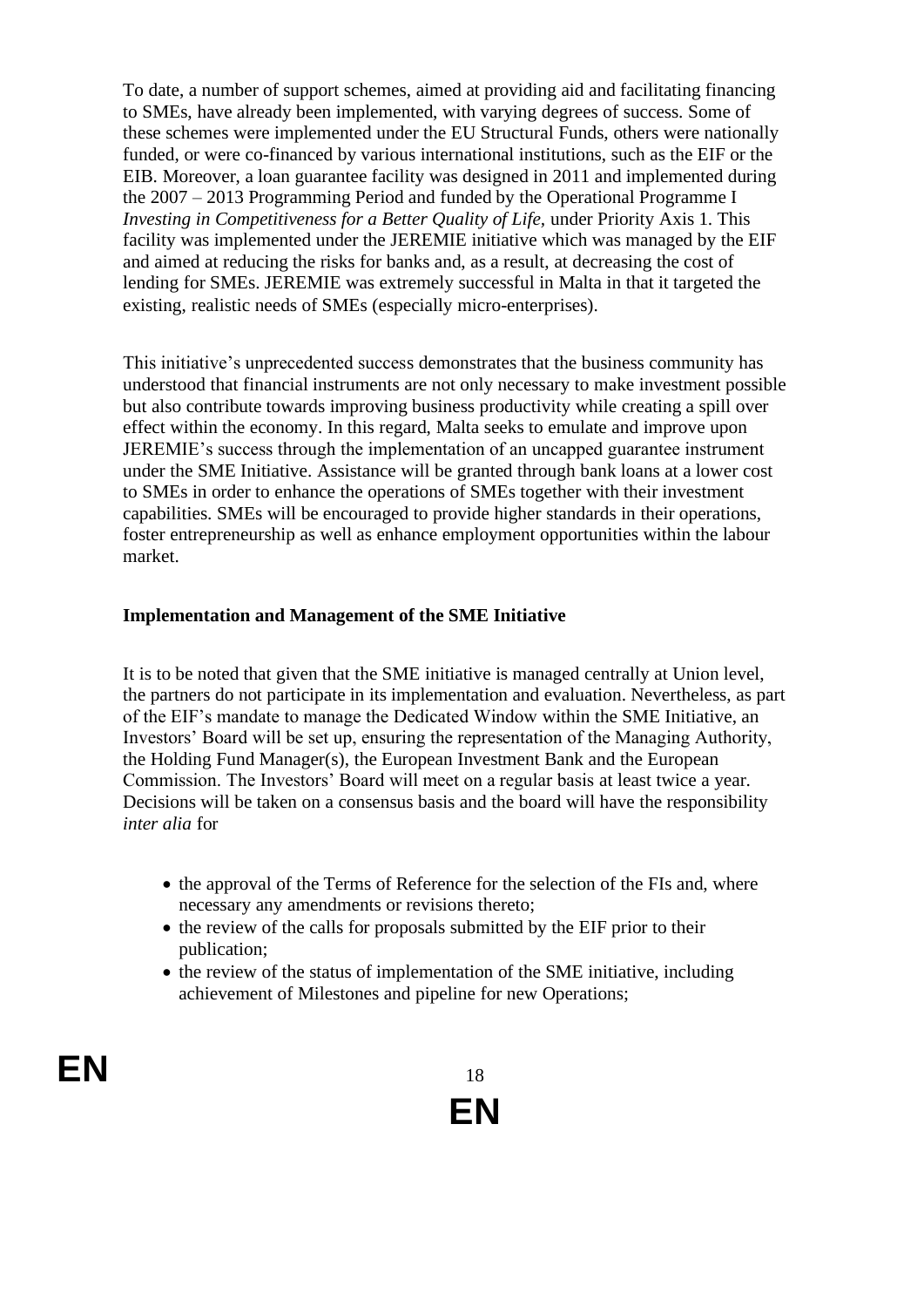- the review and issuing opinions on strategic and policy issues;
- the guidance on eligibility criteria regarding new debt finance to SMEs related to the ERDF contribution to the Dedicated Window;
- the review of the annual reports of the programmes;
- the review of the terms of reference for evaluations and the actual reports;
- review of the proposals for adjustment of the programmes on the basis of the evidence emerged from the ex-post evaluation;

propose amendments to the Funding Agreement, if appropriate.

#### **Complementarity with ESIF**

The MA responsible of the implementation of this OP is also the MA for the ERDF/CF programme and the ESF programme. In this regard the MA will ensure that initiatives financed through the different OPs are complementary rather than overlapping initiatives. The ESF will finance training/mentoring activities whilst the ERDF may implement other financial instruments which complement the Guarantee instrument to be implemented through this OP.

#### **Expected level of support**

Under JEREMIE, the average value of each loan amounted to ca  $\epsilon$ 80k and was granted for a period of around 8 years (consistently with the investment financing focus of the eligibility criteria, which do not include working capital that is usually financed on a shorter-term basis). In terms of the SME Initiative, it is being noticed that the average loan value has varied through the lifetime of the instrument as this is a reflection of the economic situation in Malta. Considering the current crisis it is expected that the average value of the loan will again change since the market need is very different that what was the case a few months ago. No minimum value for loans will be identified, while the maximum value will be determined by State Aid rules. It is also understood that should ESI funds be spent by means of contract/concessions, EU public procurement rules will be respected.

[1] Malta Financial Services Authority, Annual Report 2012.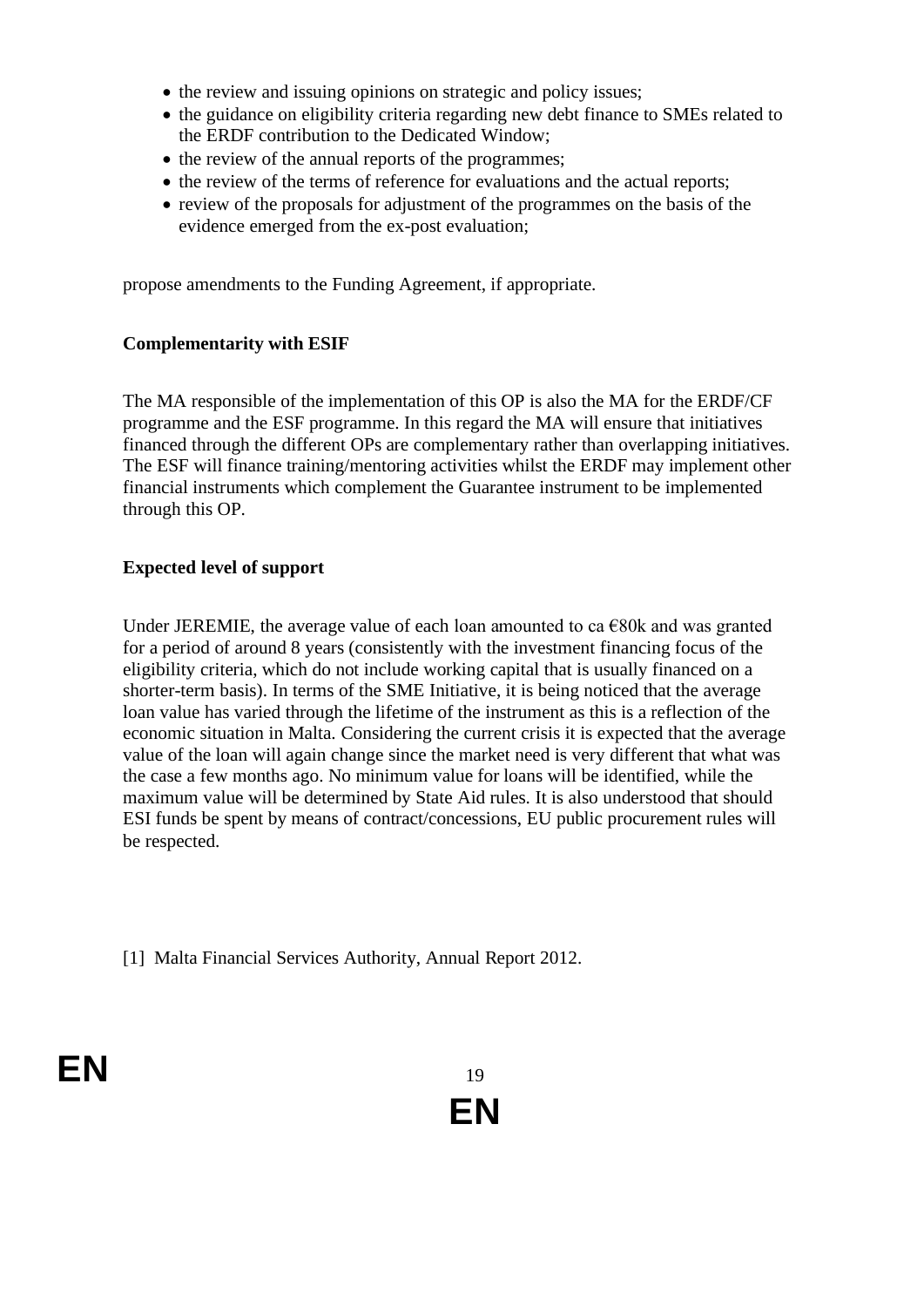[2] Malta Association for Family Enterprises: Family Businesses are important motors to the economy, June 2014 http://www.mafe.org.mt/publications/family-businesses-areimportant-motors-to-the-econ

[3] Eurostat, 2011, with respect to the exports generated by the Maltese economy,for the period 2009 and 2011 (http://epp.eurostat.ec.europa.eu/newxtweb/mainxtnet.do).

[4] European Commission, Enterprise & Industry, SBA Factsheet 2012, Malta.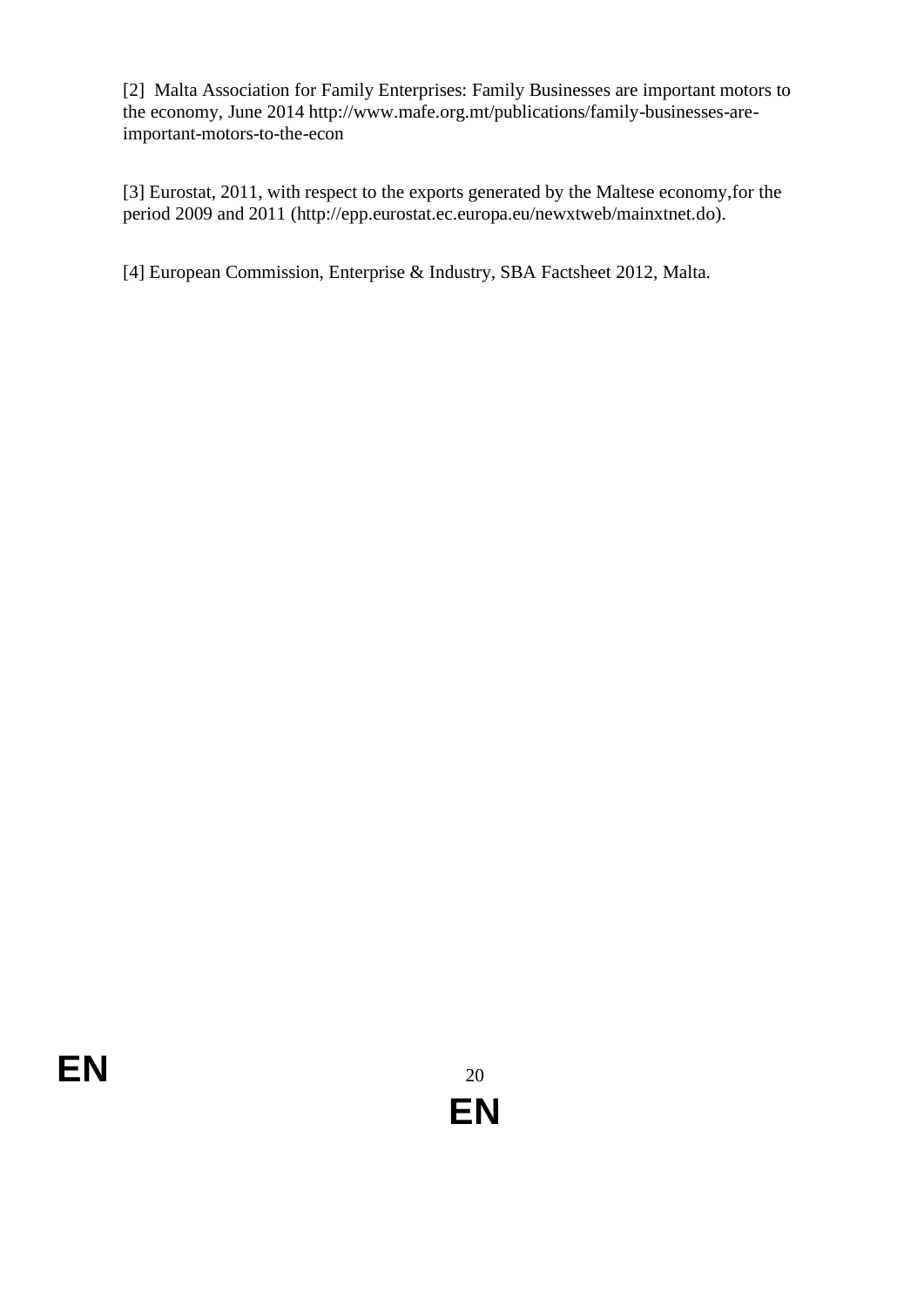## 9. EX-ANTE CONDITIONALITIES

# **9.1 Ex-ante conditionalities**

Information on the assessment of the applicability and the fulfilment of ex-ante conditionalities (optional).

N/A

| Table 24: Applicable ex-ante conditionalities and assessment of their fulfilment |  |  |  |
|----------------------------------------------------------------------------------|--|--|--|
|----------------------------------------------------------------------------------|--|--|--|

| <b>Ex-ante conditionality</b>                                                                                                                            | <b>Priority axes to which</b><br>conditionality applies         | <b>Ex-ante conditionality</b><br>fulfilled<br>(Yes/No/Partially) |
|----------------------------------------------------------------------------------------------------------------------------------------------------------|-----------------------------------------------------------------|------------------------------------------------------------------|
| T.03.1 - Specific actions have been carried out<br>to underpin the promotion of entrepreneurship<br>taking into account the Small Business Act<br>(SBA). | 1 - Enhancing the<br>competitiveness of<br><b>SMEs in Malta</b> | Partially                                                        |
| G.5 - The existence of arrangements for the<br>effective application of Union State aid rules in<br>the field of the ESI Funds.                          | 1 - Enhancing the<br>competitiveness of<br><b>SMEs in Malta</b> | Yes                                                              |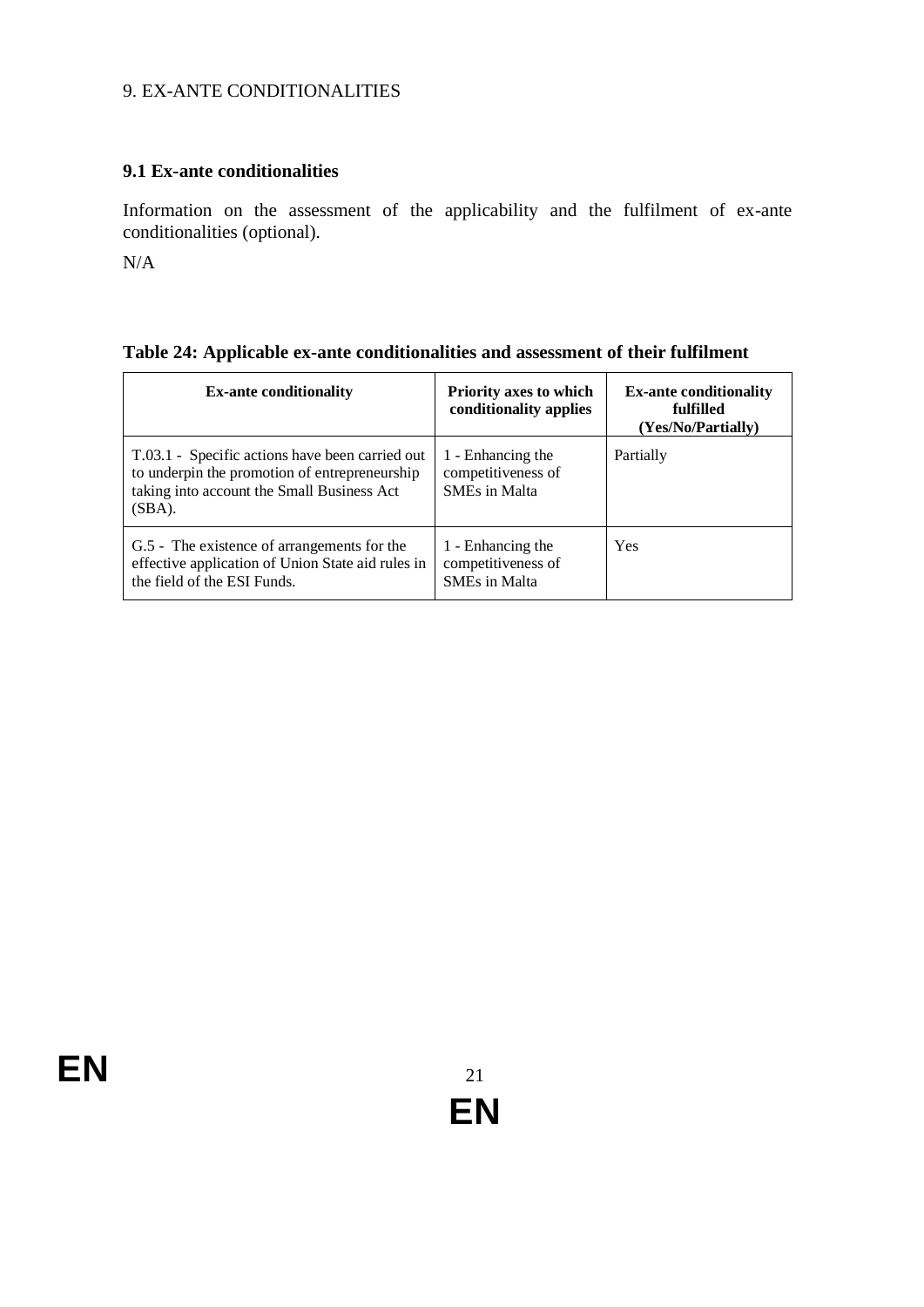| <b>Ex-ante conditionality</b>                                                                                                                         | <b>Criteria</b>                                                                                                                                                                                                                                           | <b>Criteria</b><br>fulfilled<br>(Yes/No) | <b>Reference</b>                  | <b>Explanations</b> |
|-------------------------------------------------------------------------------------------------------------------------------------------------------|-----------------------------------------------------------------------------------------------------------------------------------------------------------------------------------------------------------------------------------------------------------|------------------------------------------|-----------------------------------|---------------------|
| T.03.1 - Specific actions have been carried out to<br>underpin the promotion of entrepreneurship taking<br>into account the Small Business Act (SBA). | - The specific actions are: measures have been put in place with the<br>objective of reducing the time and cost involved in setting-up a business<br>taking account of the targets of the SBA;                                                            | <b>No</b>                                | Refer<br>$\mathsf{to}$<br>Annex A | Refer to Annex<br>A |
| T.03.1 - Specific actions have been carried out to<br>underpin the promotion of entrepreneurship taking<br>into account the Small Business Act (SBA). | 2 - The specific actions are: measures have been put in place with the<br>objective of reducing the time needed to get licenses and permits to take<br>up and perform the specific activity of an enterprise taking account of the<br>targets of the SBA; | Yes                                      | Refer<br>$\mathbf{f}$<br>Annex A  | Refer to Annex<br>A |
| T.03.1 - Specific actions have been carried out to<br>underpin the promotion of entrepreneurship taking<br>into account the Small Business Act (SBA). | 3 - The specific actions are: mechanism is in place to monitor the<br>implementation of the measures of the SBA which have been put in place<br>and assess the impact on SMEs.                                                                            | N <sub>0</sub>                           | Refer<br>to<br>Annex A            | Refer to Annex<br>А |
| G.5 - The existence of arrangements for the<br>effective application of Union State aid rules in the<br>field of the ESI Funds.                       | - Arrangements for the effective application of Union State aid rules.                                                                                                                                                                                    | Yes                                      | Refer<br>to<br>Annex A.           | Refer to Annex<br>A |
| G.5 - The existence of arrangements for the<br>effective application of Union State aid rules in the<br>field of the ESI Funds.                       | 2 - Arrangements for training and dissemination of information for staff<br>involved in the implementation of the ESI funds.                                                                                                                              | Yes                                      | Refer<br>$\mathsf{to}$<br>Annex A | Refer to Annex<br>А |
| G.5 - The existence of arrangements for the<br>effective application of Union State aid rules in the<br>field of the ESI Funds.                       | 3 - Arrangements to ensure administrative capacity for implementation<br>and application of Union State aid rules.                                                                                                                                        | Yes                                      | Refer<br>to<br>Annex A            | Refer to Annex<br>A |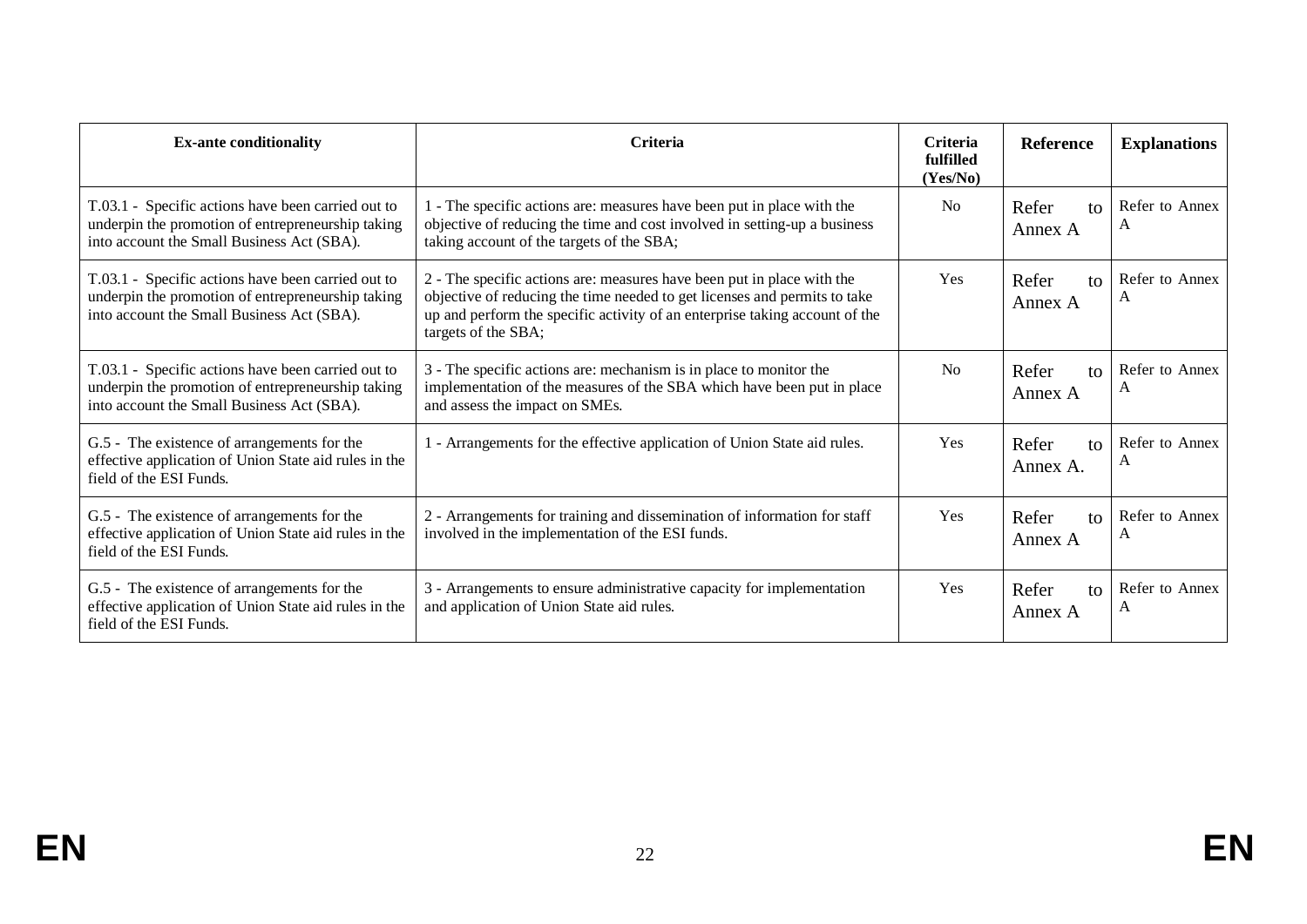#### **9.2 Description of actions to fulfil ex-ante conditionalities, responsible bodies and timetable**

### **Table 25: Actions to fulfil applicable general ex-ante conditionalities**

| Criteria not fulfilled<br>$\cdots$<br>General ex-ante conditionality | Actions to be taken | Deadline (date) | <b>Bodies responsible</b> |
|----------------------------------------------------------------------|---------------------|-----------------|---------------------------|
|----------------------------------------------------------------------|---------------------|-----------------|---------------------------|

### **Table 26: Actions to fulfil applicable thematic ex-ante conditionalities**

| Thematic ex-ante conditionality                                                                                                                                | Criteria not fulfilled                                                                                                                                                                                 | <b>Actions to be taken</b>                                                                         | <b>Deadline</b><br>(date) | <b>Bodies responsible</b>                                                                                                                                                                                                                                                                                                                                                                                                                                                                                                                              |
|----------------------------------------------------------------------------------------------------------------------------------------------------------------|--------------------------------------------------------------------------------------------------------------------------------------------------------------------------------------------------------|----------------------------------------------------------------------------------------------------|---------------------------|--------------------------------------------------------------------------------------------------------------------------------------------------------------------------------------------------------------------------------------------------------------------------------------------------------------------------------------------------------------------------------------------------------------------------------------------------------------------------------------------------------------------------------------------------------|
| T.03.1 - Specific actions have been<br>carried out to underpin the promotion<br>of entrepreneurship taking into<br>account the Small Business Act<br>$(SBA)$ . | 1 - The specific actions are: measures have<br>been put in place with the objective of<br>reducing the time and cost involved in<br>setting-up a business taking account of the<br>targets of the SBA; | In order to fulfil this ex-ante<br>conditionality, the following<br>action plan is being followed: | $31$ -Dec-<br>2015        | Ministry for the Economy, Investment and Small Business                                                                                                                                                                                                                                                                                                                                                                                                                                                                                                |
|                                                                                                                                                                |                                                                                                                                                                                                        | Revision of fee structure for<br>registration of companies, in<br>line with the SBA targets        |                           |                                                                                                                                                                                                                                                                                                                                                                                                                                                                                                                                                        |
| T.03.1 - Specific actions have been<br>carried out to underpin the promotion<br>of entrepreneurship taking into<br>account the Small Business Act<br>$(SBA)$ . | 3 - The specific actions are: mechanism is<br>in place to monitor the implementation of<br>the measures of the SBA which have been<br>put in place and assess the impact on<br>SME <sub>s</sub> .      | Drafting of the Legal Notice<br>that will bring in force the SME<br>Test                           | $31 - Dec-$<br>2014       | Ministry for the Economy, Investment and Small Business<br>The Small Business Act Implementation Unit was set up in 2012 within the Enterprise<br>Policy Directorate, Ministry for Enterprise, Investment and Business by virtue of the<br>SBA (Cap. 512). Current work of the Unit with respect to the SBA Malta involves<br>vetting of user guidelines and explanatory notes accompanied by new legislation that<br>affects the business environment. The unit is also working to put in place the SME test<br>and the two month stand still period. |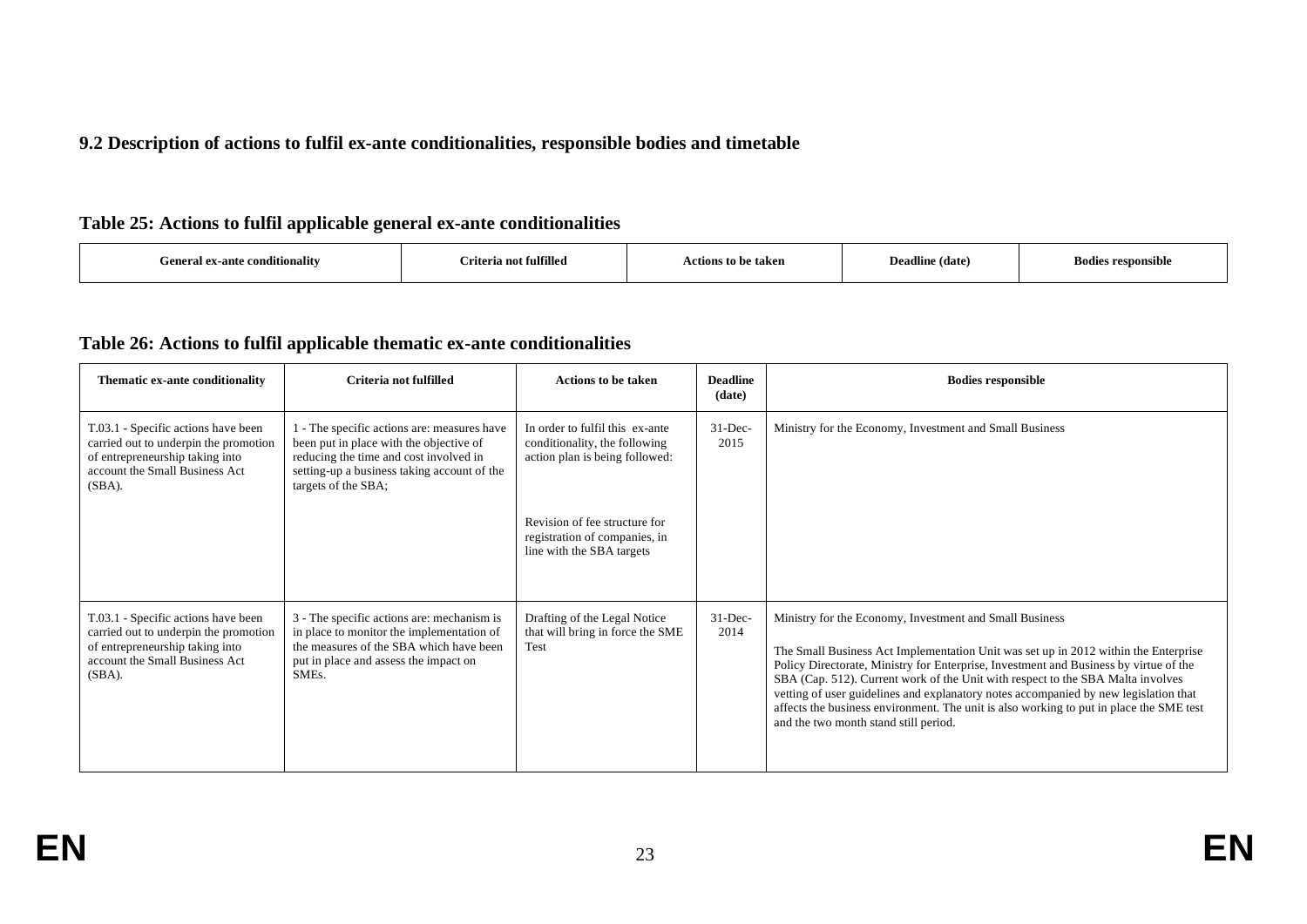| Thematic ex-ante conditionality                                                                                                                                | Criteria not fulfilled                                                                                                                                                                            | <b>Actions to be taken</b>                                                                                                              | <b>Deadline</b><br>(date) | <b>Bodies responsible</b>                                                                                                                                                                                                                                                                                                                                                                                                                                                                                                                              |
|----------------------------------------------------------------------------------------------------------------------------------------------------------------|---------------------------------------------------------------------------------------------------------------------------------------------------------------------------------------------------|-----------------------------------------------------------------------------------------------------------------------------------------|---------------------------|--------------------------------------------------------------------------------------------------------------------------------------------------------------------------------------------------------------------------------------------------------------------------------------------------------------------------------------------------------------------------------------------------------------------------------------------------------------------------------------------------------------------------------------------------------|
| T.03.1 - Specific actions have been<br>carried out to underpin the promotion<br>of entrepreneurship taking into<br>account the Small Business Act<br>$(SBA)$ . | 3 - The specific actions are: mechanism is<br>in place to monitor the implementation of<br>the measures of the SBA which have been<br>put in place and assess the impact on<br>SME <sub>s</sub> . | Publication of a legal notice to<br>update current legislation and<br>bring into force the SME Test                                     | $31-Mar-$<br>2015         | Ministry for the Economy, Investment and Small Business<br>The Small Business Act Implementation Unit was set up in 2012 within the Enterprise<br>Policy Directorate, Ministry for Enterprise, Investment and Business by virtue of the<br>SBA (Cap. 512). Current work of the Unit with respect to the SBA Malta involves<br>vetting of user guidelines and explanatory notes accompanied by new legislation that<br>affects the business environment. The unit is also working to put in place the SME test<br>and the two month stand still period. |
| T.03.1 - Specific actions have been<br>carried out to underpin the promotion<br>of entrepreneurship taking into<br>account the Small Business Act<br>$(SBA)$ . | 3 - The specific actions are: mechanism is<br>in place to monitor the implementation of<br>the measures of the SBA which have been<br>put in place and assess the impact on<br>SME <sub>s</sub> . | Train and meet with entities and<br>departments that legislate so as<br>to go over the requirements and<br>obligations of the SME Test; | $31$ -Dec-<br>2014        | Ministry for the Economy, Investment and Small Business<br>The Small Business Act Implementation Unit was set up in 2012 within the Enterprise<br>Policy Directorate, Ministry for Enterprise, Investment and Business by virtue of the<br>SBA (Cap. 512). Current work of the Unit with respect to the SBA Malta involves<br>vetting of user guidelines and explanatory notes accompanied by new legislation that<br>affects the business environment. The unit is also working to put in place the SME test<br>and the two month stand still period. |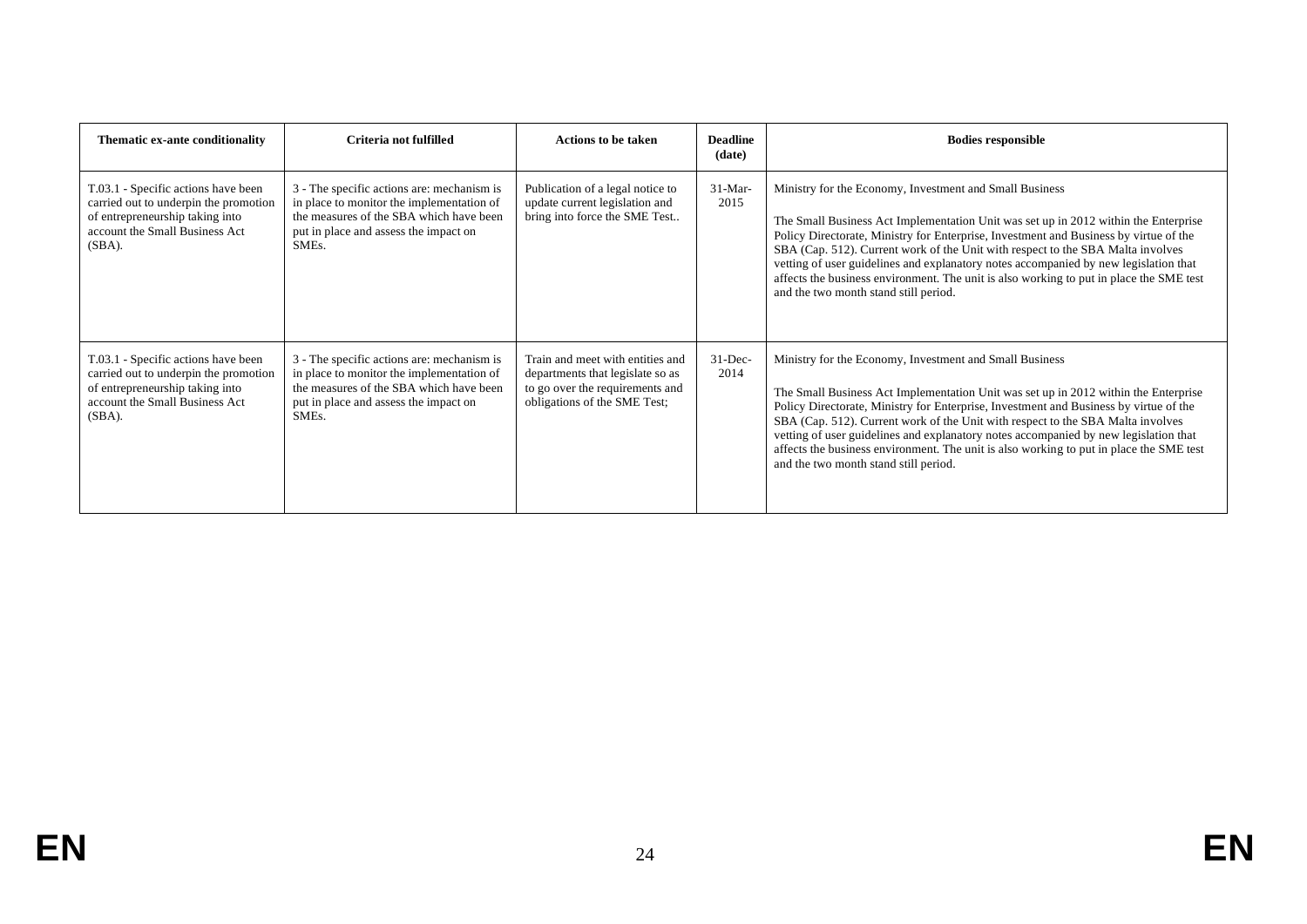### **DOCUMENTS**

| <b>Document title</b> | Document type | <b>Document date</b> | Local reference | on referenc<br><b>Commissi</b> | r nes | Sent date | Sent By |
|-----------------------|---------------|----------------------|-----------------|--------------------------------|-------|-----------|---------|
|-----------------------|---------------|----------------------|-----------------|--------------------------------|-------|-----------|---------|

# **Submitted annexes by the Commission implementing regulation laying down the model of the programme**

| <b>Document title</b>                                         | <b>Document type</b>                | Programme<br>version | Document<br>date   | Local<br>reference | Commission<br>reference | <b>Files</b>                                                     | Sent date          | Sent By               |
|---------------------------------------------------------------|-------------------------------------|----------------------|--------------------|--------------------|-------------------------|------------------------------------------------------------------|--------------------|-----------------------|
| <b>Ex Ante Evaluation</b>                                     | Report of the ex-ante<br>evaluation | 1.0                  | $06 -$ Sep $-2014$ |                    | Ares(2014)2919710       | Document                                                         | $06-Sep$<br>2014   | nvassa <sub>l</sub> n |
| Programme Snapshot of data before send<br>2014MT16RFSM001 3.0 | Snapshot of data before<br>send     | 3.0                  | $23-Nov-2020$      |                    | Ares(2020)7026714       | Programme Snapshot of data before send<br>2014MT16RFSM001 3.0 mt | $23-Nov -$<br>2020 | nvassajn              |